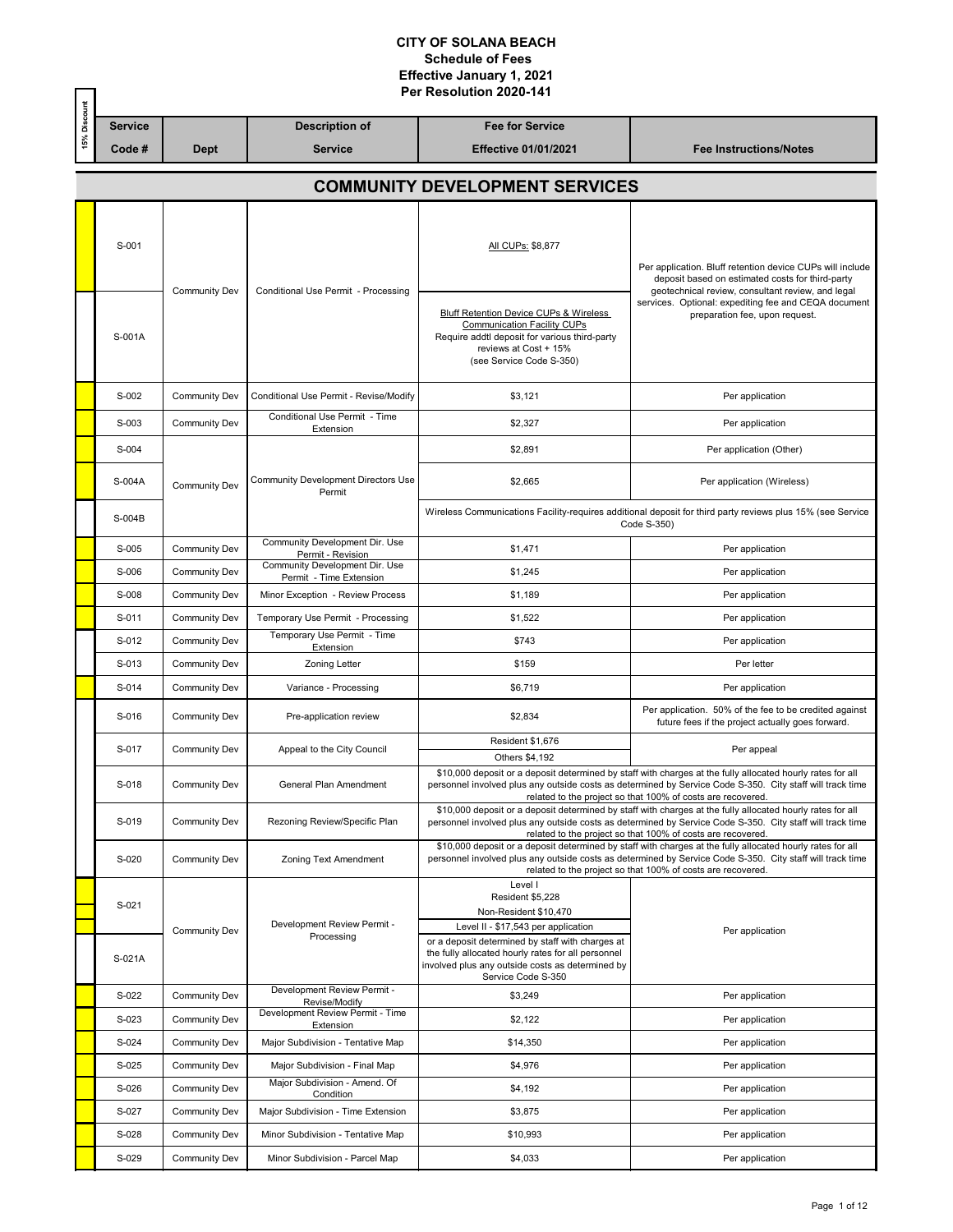|              |                |                      |                                                                               | Per Resolution 2020-141                                                                                                                             |                                                                                                                                                                                                                                                                                                                                                                                                                                                                        |  |  |  |  |
|--------------|----------------|----------------------|-------------------------------------------------------------------------------|-----------------------------------------------------------------------------------------------------------------------------------------------------|------------------------------------------------------------------------------------------------------------------------------------------------------------------------------------------------------------------------------------------------------------------------------------------------------------------------------------------------------------------------------------------------------------------------------------------------------------------------|--|--|--|--|
| 15% Discount | <b>Service</b> |                      | <b>Description of</b>                                                         | <b>Fee for Service</b>                                                                                                                              |                                                                                                                                                                                                                                                                                                                                                                                                                                                                        |  |  |  |  |
|              | Code#          | <b>Dept</b>          | <b>Service</b>                                                                | <b>Effective 01/01/2021</b>                                                                                                                         | <b>Fee Instructions/Notes</b>                                                                                                                                                                                                                                                                                                                                                                                                                                          |  |  |  |  |
|              | S-030          | <b>Community Dev</b> | Minor Subdivision - Amend. Of<br>Condition                                    | \$3,301                                                                                                                                             | Per application                                                                                                                                                                                                                                                                                                                                                                                                                                                        |  |  |  |  |
|              | S-031          | <b>Community Dev</b> | Minor Subdivision - Time Extension                                            | \$3,193                                                                                                                                             | Per application                                                                                                                                                                                                                                                                                                                                                                                                                                                        |  |  |  |  |
|              | S-032          | <b>Community Dev</b> | Environmental Documentation                                                   | Deposit for third-party review at Cost<br>+ 15% Admin Fee (see Service Code S-350)                                                                  | Per application                                                                                                                                                                                                                                                                                                                                                                                                                                                        |  |  |  |  |
|              | S-035          | <b>Community Dev</b> | <b>Environmental Impact Report</b>                                            | Deposit for third-party review at Cost<br>+ 15% Admin Fee (see Service Code S-350)                                                                  | Per application                                                                                                                                                                                                                                                                                                                                                                                                                                                        |  |  |  |  |
|              | S-036          | <b>Community Dev</b> | Structure Develop. Permit - Processing                                        | \$3,680                                                                                                                                             | Per application.                                                                                                                                                                                                                                                                                                                                                                                                                                                       |  |  |  |  |
|              | S-036A         | <b>Community Dev</b> | Structure Develop. Permit - Processing<br>(with S-021)                        | \$1,104                                                                                                                                             | If in conjunction with a Development Review Permit (S-<br>021), the S-036 fee will instead be \$1,077 per application<br>(30% of the total S-036 fee)                                                                                                                                                                                                                                                                                                                  |  |  |  |  |
|              | S-036D         | <b>Community Dev</b> | Structure Develop. Permit - Processing<br>(with multiple entitlements)        | \$3,128                                                                                                                                             | If in conjunction with multiple entitlements, a discount of<br>15% is applied to the lower cost entitlements, and the S-<br>036 will instead be \$3,052 per application                                                                                                                                                                                                                                                                                                |  |  |  |  |
|              | S-037          | <b>Community Dev</b> | Structure Develop. Permit Waiver/Time<br>Extension                            | \$564                                                                                                                                               | Per application. This fee will not be charged in                                                                                                                                                                                                                                                                                                                                                                                                                       |  |  |  |  |
|              | S-037A         | Community Dev        | Structure Develop. Permit Waiver/Time<br>Extension (with S-023)               | \$0                                                                                                                                                 | conjunction with a Development Review Permit-Time<br>Extension (S-023)                                                                                                                                                                                                                                                                                                                                                                                                 |  |  |  |  |
|              | S-040          | <b>Community Dev</b> | View Assessment - Claimant                                                    | \$600 view assessment - claimant                                                                                                                    | Per application<br>Full refund of application fee will be made if parties settle<br>2 weeks before a scheduled VAC hearing and a refund of                                                                                                                                                                                                                                                                                                                             |  |  |  |  |
|              |                | Community Dev        | View Assessment - Applicant                                                   | \$600 view assessment - applicant                                                                                                                   | \$300 if parties settle within the 2 week period before a<br>VAC hearing                                                                                                                                                                                                                                                                                                                                                                                               |  |  |  |  |
|              | S-041          | <b>Community Dev</b> | View Assessment Committee (VAC) -<br>Appeal to City Council                   | \$1,799                                                                                                                                             | Per application                                                                                                                                                                                                                                                                                                                                                                                                                                                        |  |  |  |  |
|              | S-042          | <b>Community Dev</b> | View Assessment - Community<br>Development Director Appeal to City<br>Council | This fee would be charged as an Appeal to the<br>City Council (S-017) and not as a separate fee.                                                    | Per application                                                                                                                                                                                                                                                                                                                                                                                                                                                        |  |  |  |  |
|              | S-050          | <b>Community Dev</b> | Standard Sign Permit - Processing                                             | \$338                                                                                                                                               | Per application                                                                                                                                                                                                                                                                                                                                                                                                                                                        |  |  |  |  |
|              | S-051          | Community Dev        | Comprehensive Sign Plan - Review                                              | \$964                                                                                                                                               | Per application                                                                                                                                                                                                                                                                                                                                                                                                                                                        |  |  |  |  |
|              | S-051A         |                      | Process                                                                       | plus 100% fine of original sign permit if the sign<br>was built without a permit.                                                                   |                                                                                                                                                                                                                                                                                                                                                                                                                                                                        |  |  |  |  |
|              | S-052          | Community Dev        | Comprehensive Sign Plan - Amendment                                           | \$507                                                                                                                                               | Per application                                                                                                                                                                                                                                                                                                                                                                                                                                                        |  |  |  |  |
|              | S-053          | Community Dev        | Temporary Sign/Banner                                                         | \$113                                                                                                                                               | Per application                                                                                                                                                                                                                                                                                                                                                                                                                                                        |  |  |  |  |
|              | S-060          | Community Dev        | Landscape Plan Review/Inspection                                              | Deposit for third-party review at Cost<br>+ 15% Admin Fee (see Service Code S-350)                                                                  | Per application                                                                                                                                                                                                                                                                                                                                                                                                                                                        |  |  |  |  |
|              | S-065          | Community Dev        | <b>Street Address Change</b>                                                  | \$251 for first five addresses plus \$56 for each<br>additional five addresses                                                                      | Per application                                                                                                                                                                                                                                                                                                                                                                                                                                                        |  |  |  |  |
|              | S-067          | <b>Community Dev</b> | <b>Planning Public Noticing</b>                                               | \$548 per notice plus actual mailing and<br>newspaper costs<br>If a project has more than one notice, this fee<br>would be charged for each notice. | Per notice                                                                                                                                                                                                                                                                                                                                                                                                                                                             |  |  |  |  |
|              |                | <b>Community Dev</b> | Multi-permit discount of 15%                                                  |                                                                                                                                                     | A multi-permit discount of 15% is available for each additional Planning Department permit service filed on<br>the same project at the same time as the first permit service. For example, if a Conditional Use Permit<br>(CUP) (\$8,877) is filed simultaneously with a Development Review Permit (DRP) (\$5,228), the required fee<br>would be \$8,877 plus \$5,228 minus 15% of \$5,228, or \$4,443 for the DRP (the discount is applied to the<br>lower cost fee). |  |  |  |  |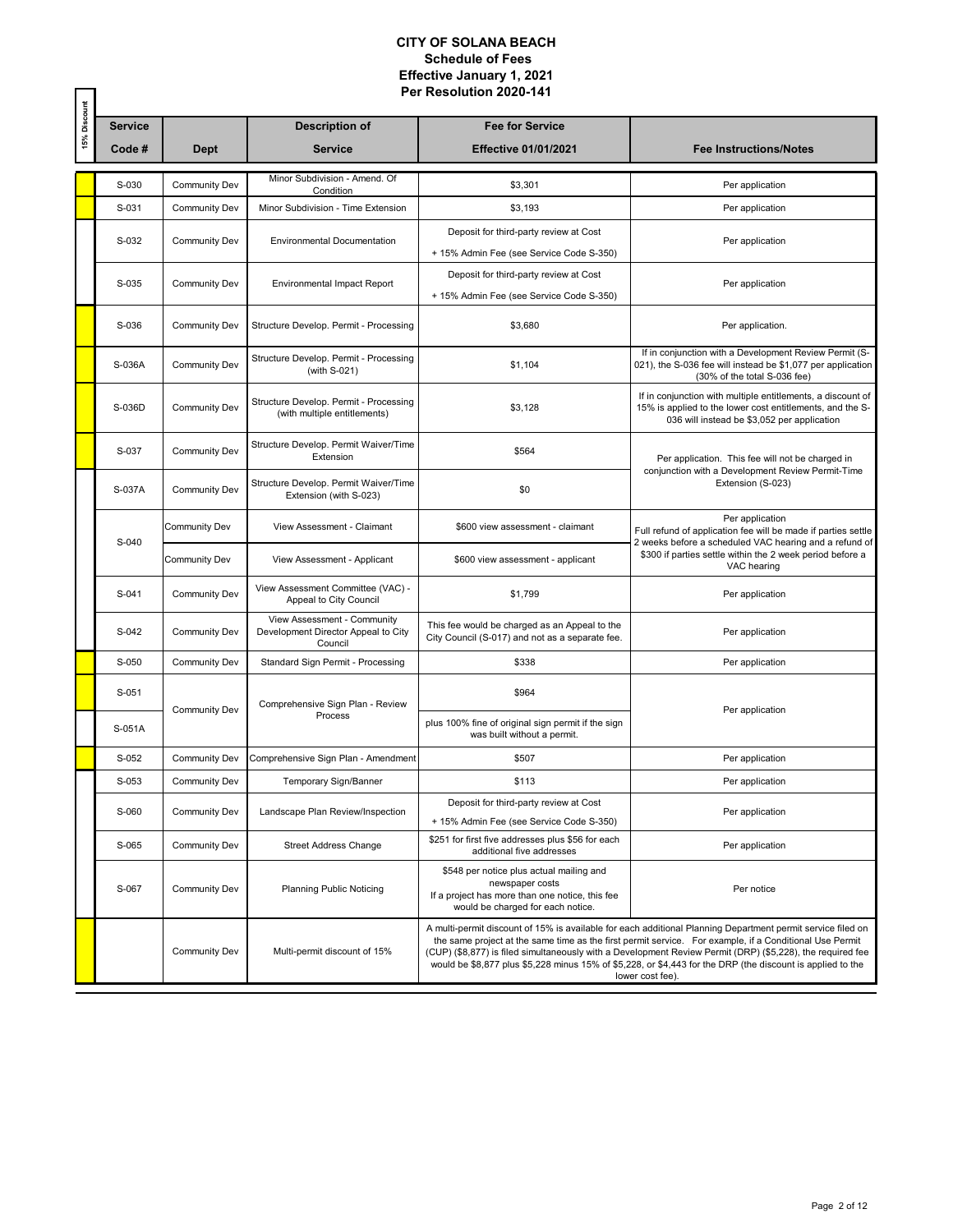|              |                 | Per Resolution 2020-141 |                                                |                                                                                                                                                                                                                                                                                                                                                                                                                                                                                                                                                                                                                                                                                                                                                                                |                               |  |  |  |
|--------------|-----------------|-------------------------|------------------------------------------------|--------------------------------------------------------------------------------------------------------------------------------------------------------------------------------------------------------------------------------------------------------------------------------------------------------------------------------------------------------------------------------------------------------------------------------------------------------------------------------------------------------------------------------------------------------------------------------------------------------------------------------------------------------------------------------------------------------------------------------------------------------------------------------|-------------------------------|--|--|--|
| 15% Discount | <b>Service</b>  |                         | <b>Description of</b>                          | <b>Fee for Service</b>                                                                                                                                                                                                                                                                                                                                                                                                                                                                                                                                                                                                                                                                                                                                                         |                               |  |  |  |
|              | Code #          | <b>Dept</b>             | <b>Service</b>                                 | <b>Effective 01/01/2021</b>                                                                                                                                                                                                                                                                                                                                                                                                                                                                                                                                                                                                                                                                                                                                                    | <b>Fee Instructions/Notes</b> |  |  |  |
|              |                 |                         |                                                | <b>ENGINEERING SERVICES</b>                                                                                                                                                                                                                                                                                                                                                                                                                                                                                                                                                                                                                                                                                                                                                    |                               |  |  |  |
|              | S-100           |                         |                                                | \$1,881 per application                                                                                                                                                                                                                                                                                                                                                                                                                                                                                                                                                                                                                                                                                                                                                        |                               |  |  |  |
|              | S-100A          | Engineering             | Lot Line Adj./Cert. Of Compliance. -<br>Review | or a deposit determined by staff with charges at<br>the fully allocated hourly rates for all personnel<br>involved plus any outside costs as determined by<br>S-350.                                                                                                                                                                                                                                                                                                                                                                                                                                                                                                                                                                                                           | Per application               |  |  |  |
|              | S-110           | Engineering             | Grading Plan Check                             | Construction Valuation *: (\$1,025 minimum fee)<br>\$0-\$10,000: \$1,025<br>$$10,001 - $20,000$ : $$1,025 + $10.25$ for each<br>additional \$100 or fraction thereof of the<br>construction value over \$10,000<br>$$20,001 - $80,000$ : $$2,050 + $3.08$ for each<br>additional \$100 or fraction thereof of the<br>construction value over \$20,000<br>\$80,001-\$200,000: \$3,898 + \$10.25 for each<br>additional \$1000 or fraction thereof of the<br>construction value over \$80,000<br>\$200,001+: \$5,128 + \$10.25 for each \$1000 or<br>fraction thereof of the construction value over<br>\$200,000<br>* Per Resolution 2001-85, the City of San Diego<br>Cost Estimate Unit Price List is used for<br>determining valuation                                       | Per application               |  |  |  |
|              | S-110A          |                         |                                                | or a deposit determined by staff with charges at<br>the fully allocated hourly rate for all personnel<br>involved plus any outside costs as determined by<br>S-350.<br>Bluff Projects - Deposit determined by staff with<br>charges at the fully allocated hourly rate for all                                                                                                                                                                                                                                                                                                                                                                                                                                                                                                 |                               |  |  |  |
|              | S-110B          |                         |                                                | personnel involved plus any outside costs as<br>determined by S-350.                                                                                                                                                                                                                                                                                                                                                                                                                                                                                                                                                                                                                                                                                                           |                               |  |  |  |
|              | S-111<br>S-111A | Engineering             | Grading Permit/Inspection                      | Construction Valuation *: (\$1,025 minimum fee)<br>$$0 - $20,000$ : \$1,025<br>\$20,001-\$80,000: \$1,025 + \$15.38 for each<br>additional \$1,000 or fraction thereof of the<br>construction value over \$20,000<br>$$80,001 - $200,000$ : $$1,948 + $10.25$ for each<br>additional \$1,000 or fraction thereof of the<br>construction value over \$80,000<br>$$200,001+$ : \$3,100 + \$10 for each \$1000 or<br>fraction thereof of the construction value over<br>\$200,000<br>* Per Resolution 2001-85, the City of San Diego<br>Cost Estimate Unit Price List is used for<br>determining valuation<br>or a deposit determined by staff with charges at<br>the fully allocated hourly rate for all personnel<br>involved plus any outside costs as determined by<br>S-350. | Per permit/inspection         |  |  |  |
|              | S-111B          |                         |                                                | Bluff Projects - Deposit determined by staff with<br>charges at the fully allocated hourly rate for all<br>personnel involved plus any outside costs as<br>determined by S-350.                                                                                                                                                                                                                                                                                                                                                                                                                                                                                                                                                                                                |                               |  |  |  |
|              | S-112           | Engineering             | <b>Grading Deposits</b>                        | Based on an Engineer's Estimate of the work<br>performed under the permit. Per Resolution 2001-<br>85, the City of San Diego Cost Estimate Unit Price<br>List is used for determining security amount                                                                                                                                                                                                                                                                                                                                                                                                                                                                                                                                                                          | Per permit/inspection         |  |  |  |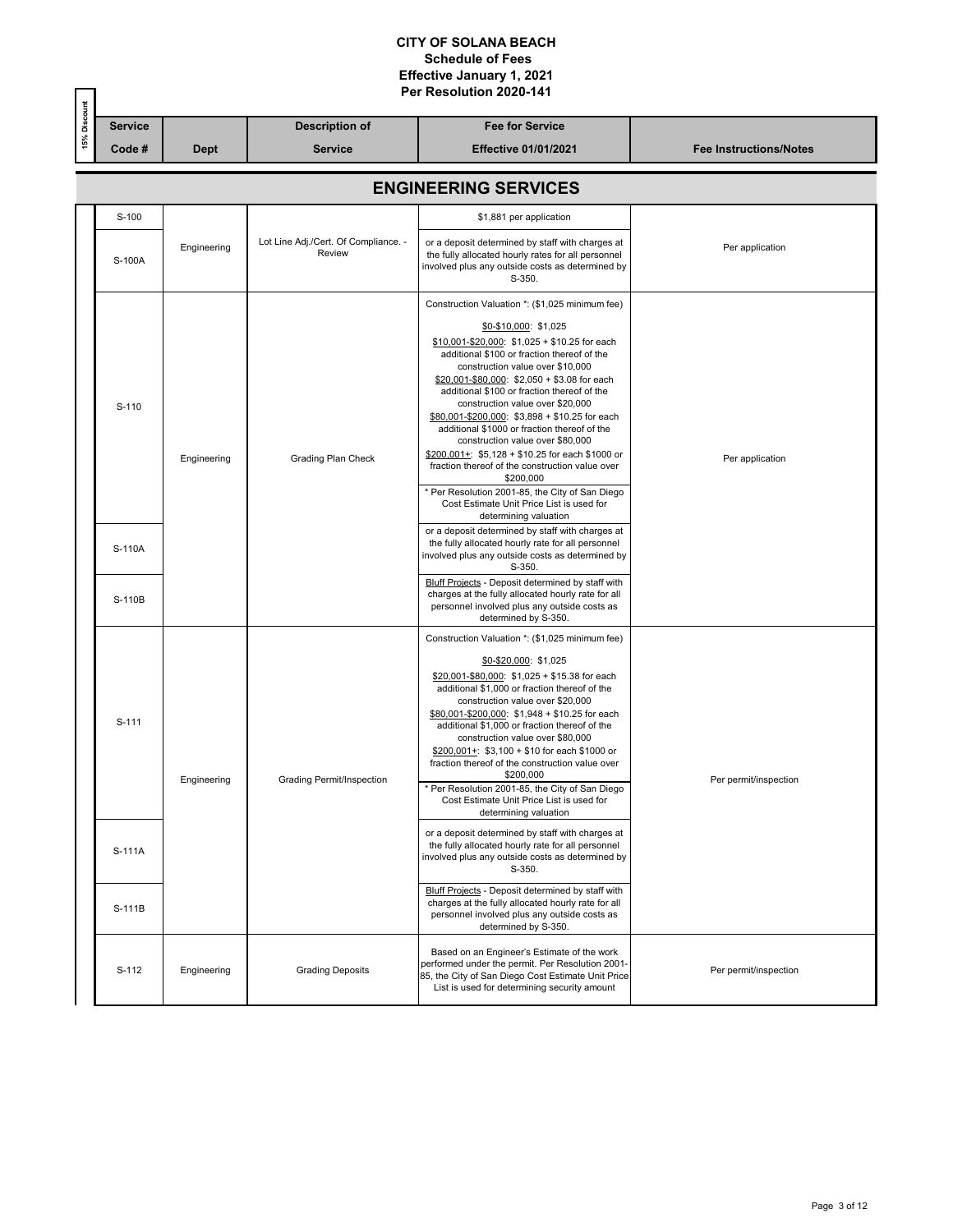|              |                | Per Resolution 2020-141 |                                                |                                                                                                                                                                                                                                                                                                                                                                                                                                                                                                                                                                                                                                                                                                                                     |                               |  |  |
|--------------|----------------|-------------------------|------------------------------------------------|-------------------------------------------------------------------------------------------------------------------------------------------------------------------------------------------------------------------------------------------------------------------------------------------------------------------------------------------------------------------------------------------------------------------------------------------------------------------------------------------------------------------------------------------------------------------------------------------------------------------------------------------------------------------------------------------------------------------------------------|-------------------------------|--|--|
| 15% Discount | <b>Service</b> |                         | <b>Description of</b>                          | <b>Fee for Service</b>                                                                                                                                                                                                                                                                                                                                                                                                                                                                                                                                                                                                                                                                                                              |                               |  |  |
|              | Code#          | <b>Dept</b>             | <b>Service</b>                                 | <b>Effective 01/01/2021</b>                                                                                                                                                                                                                                                                                                                                                                                                                                                                                                                                                                                                                                                                                                         | <b>Fee Instructions/Notes</b> |  |  |
|              | S-115          | Engineering             | Public Improvement Plan Check                  | Construction Valuation *: (\$1,025 minimum fee)<br>$$0-$10,000$ : \$1,025<br>\$10,001-\$20,000: \$1,025 + \$10.25 for each<br>additional \$100 or fraction thereof of the<br>construction value over \$10,000<br>\$20,001-\$80,000: \$2,050 + \$3.08 for each<br>additional \$100 or fraction thereof of the<br>construction value over \$20,000<br>\$80,001-\$200,000: \$3,898 + \$10.25 for each<br>additional \$1000 or fraction thereof of the<br>construction value over \$80,000<br>\$200,001+: \$5,128 + \$10.25 for each \$1000 or<br>fraction thereof of the construction value over<br>\$200,000<br>* Per Resolution 2001-85, the City of San Diego<br>Cost Estimate Unit Price List is used for<br>determining valuation | Per application               |  |  |
|              | S-115A         |                         |                                                | or a deposit determined by staff with charges at<br>the fully allocated hourly rate for all personnel<br>involved plus any outside costs as determined by<br>S-350.                                                                                                                                                                                                                                                                                                                                                                                                                                                                                                                                                                 |                               |  |  |
|              | S-115B         |                         |                                                | Bluff Projects - Deposit determined by staff with<br>charges at the fully allocated hourly rate for all<br>personnel involved plus any outside costs as<br>determined by S-350.                                                                                                                                                                                                                                                                                                                                                                                                                                                                                                                                                     |                               |  |  |
|              | S-116          | Engineering             | Public Improvement Permit/ Inspection          | Construction Valuation *: (\$1,025 minimum fee)<br>$$0 - $20,000$ : \$1,025<br>\$20,001-\$80,000: \$1,025 + \$15.38 for each<br>additional \$1,000 or fraction thereof of the<br>construction value over \$20,000<br>\$80,001-\$200,000: \$1,948 + \$10.25 for each<br>additional \$1,000 or fraction thereof of the<br>construction value over \$80,000<br>$$200,001+$ : \$3,100 + \$10 for each \$1000 or<br>fraction thereof of the construction value over<br>\$200,000<br>* Per Resolution 2001-85, the City of San Diego<br>Cost Estimate Unit Price List is used for<br>determining valuation                                                                                                                                | Per permit/inspection         |  |  |
|              | S-116A         |                         |                                                | or a deposit determined by staff with charges at<br>the fully allocated hourly rate for all personnel<br>involved plus any outside costs as determined by<br>S-350.<br>Bluff Projects - Deposit determined by staff with<br>charges at the fully allocated hourly rate for all                                                                                                                                                                                                                                                                                                                                                                                                                                                      |                               |  |  |
|              | S-116B         |                         |                                                | personnel involved plus any outside costs as<br>determined by S-350.                                                                                                                                                                                                                                                                                                                                                                                                                                                                                                                                                                                                                                                                |                               |  |  |
|              | S-117          | Engineering             | <b>Public Improvement Deposits</b>             | Based on an Engineer's Estimate of the work<br>performed under the permit. Per Resolution 2001-<br>85, the City of San Diego Cost Estimate Unit Price<br>List is used for determining security amount                                                                                                                                                                                                                                                                                                                                                                                                                                                                                                                               | Per permit/inspection         |  |  |
|              | S-120          | Engineering             | Geotechnical Plan Review/Inspection            | Deposit for third-party review at Cost<br>+ 15% Admin Fee                                                                                                                                                                                                                                                                                                                                                                                                                                                                                                                                                                                                                                                                           | Per application               |  |  |
|              | $S-115$        | Engineering             | Encroachment Permit                            | Street Cut - \$774<br>Standard - \$543                                                                                                                                                                                                                                                                                                                                                                                                                                                                                                                                                                                                                                                                                              | Per permit                    |  |  |
|              | S-116          | Engineering             | Encroachment Permit Deposit                    | SBMC 11.20.230 - twice the estimated cost of<br>removing the encroachment, but in no case less<br>than \$50.00                                                                                                                                                                                                                                                                                                                                                                                                                                                                                                                                                                                                                      | Per permit                    |  |  |
|              | S-120          | Engineering             | Miscellaneous Engineering<br>Permit/Inspection | \$226                                                                                                                                                                                                                                                                                                                                                                                                                                                                                                                                                                                                                                                                                                                               | Per permit/inspection         |  |  |
|              | S-125          |                         |                                                | \$1,758 per application                                                                                                                                                                                                                                                                                                                                                                                                                                                                                                                                                                                                                                                                                                             |                               |  |  |
|              | S-125A         | Engineering             | Easement Abandon/Street Vacation               | or a deposit determined by staff with charges at<br>the fully allocated hourly rate for all personnel<br>involved plus any outside costs as determined by<br>S-350.                                                                                                                                                                                                                                                                                                                                                                                                                                                                                                                                                                 | Per application               |  |  |
|              | S-127          | Engineering             | Easement/R.O.W Dedication                      | \$487                                                                                                                                                                                                                                                                                                                                                                                                                                                                                                                                                                                                                                                                                                                               | Per application               |  |  |
|              | S-130          | Engineering             | <b>Subdivision Monuments</b>                   | security deposit is based on estimate provided by<br>surveyor to set the monuments.                                                                                                                                                                                                                                                                                                                                                                                                                                                                                                                                                                                                                                                 | Per application               |  |  |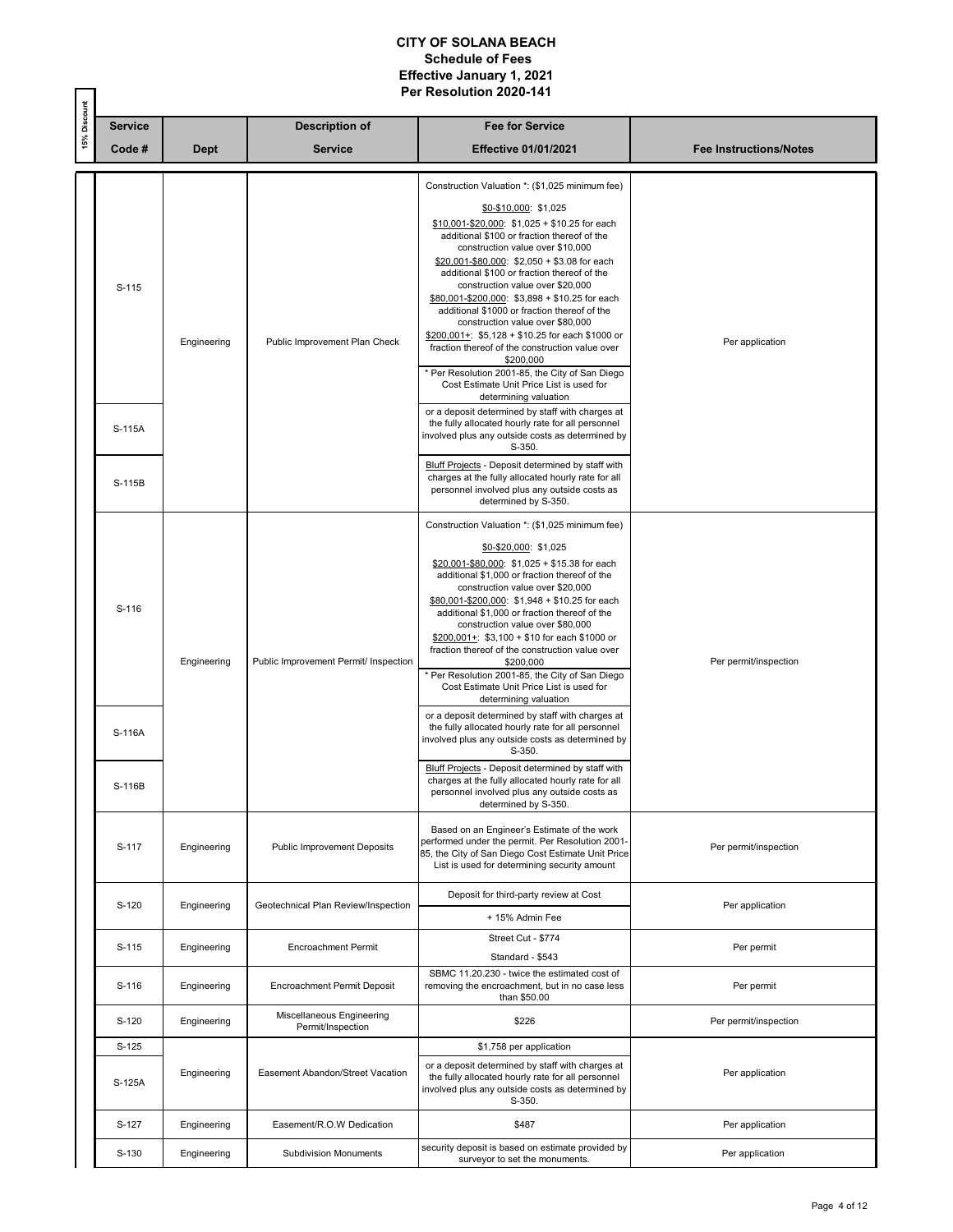| 15% Discount |                |             |                       | Per Resolution 2020-141                                                                                                                                                                                        |                                  |
|--------------|----------------|-------------|-----------------------|----------------------------------------------------------------------------------------------------------------------------------------------------------------------------------------------------------------|----------------------------------|
|              | <b>Service</b> |             | <b>Description of</b> | <b>Fee for Service</b>                                                                                                                                                                                         |                                  |
|              | Code #         | <b>Dept</b> | <b>Service</b>        | <b>Effective 01/01/2021</b>                                                                                                                                                                                    | <b>Fee Instructions/Notes</b>    |
|              | S-135          |             |                       | Future Capacity = 50%                                                                                                                                                                                          |                                  |
|              | S-135A         | Engineering | Sewer Connection Fees | Ocean Outfall = 27%                                                                                                                                                                                            | Per total of \$4,500 per 1.0 EDU |
|              | S-135B         |             |                       | Existing Facility = 23%                                                                                                                                                                                        |                                  |
|              | S-140          | Engineering | Marine Safety Permit  | Deposit collected for:<br>Ramp Fee - \$6 per round trip<br>Trip Fee - \$3 per ton<br>plus \$28 per day for days 1-30 and \$54 per day<br>for 31 and subsequent days<br>plus actual staffing costs (4 hour min) | Per Permit                       |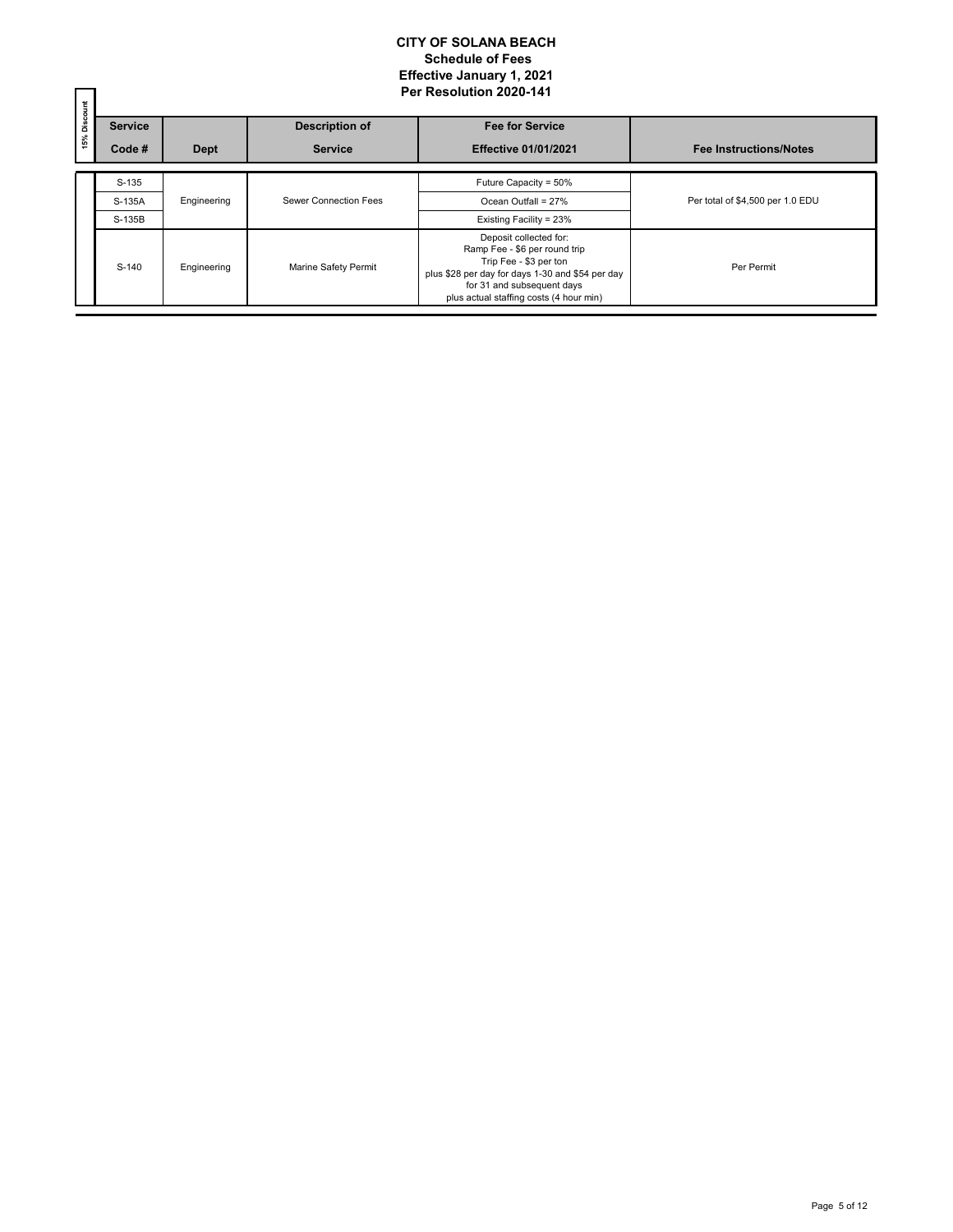|              |                          |                      |                                                                   | Per Resolution 2020-141                                                                                                                        |                                     |  |  |  |  |  |
|--------------|--------------------------|----------------------|-------------------------------------------------------------------|------------------------------------------------------------------------------------------------------------------------------------------------|-------------------------------------|--|--|--|--|--|
| 15% Discount | <b>Service</b>           |                      | <b>Description of</b>                                             | <b>Fee for Service</b>                                                                                                                         |                                     |  |  |  |  |  |
|              | Code#                    | <b>Dept</b>          | <b>Service</b>                                                    | <b>Effective 01/01/2021</b>                                                                                                                    | <b>Fee Instructions/Notes</b>       |  |  |  |  |  |
|              | <b>BUILDING SERVICES</b> |                      |                                                                   |                                                                                                                                                |                                     |  |  |  |  |  |
|              | S-210 TO<br>S-<br>265    | Community Dev        | Building Plan - Plan Check &<br>Permit/Inspection                 | See attached valuation tables<br>Attachments A & B                                                                                             | Per application & permit/inspection |  |  |  |  |  |
|              | S-270                    | <b>Community Dev</b> | CalGreen Building Plan Check                                      | 0-50,000 SF - 3% of Building Permit Plan Check<br>Above 50,001 - 1% of Building Permit Plan Check                                              | Per plan check                      |  |  |  |  |  |
|              | S-272                    | Community Dev        | CalGreen Building Permit/Inspection                               | 0-50,000 SF - 3% of Building Inspection Fee<br>Above 50,001 - 1% of Building Inspection Fee                                                    | Per permit/inspection               |  |  |  |  |  |
|              | S-275                    | <b>Community Dev</b> | Commercial Photovoltaic Plan Check                                | Based on the Project Valuation<br>\$0-\$100,000: \$356<br>\$100,000-\$500,000: \$443<br>\$500,000-1,000,000: \$487<br>Above \$1,000,000: \$574 | Per plan check                      |  |  |  |  |  |
|              | S-277                    | Community Dev        | <b>Commercial Photovoltaic</b><br>Permit/Inspection               | Based on the Project Valuation<br>\$0-\$100,000: \$356<br>\$100,000-\$500,000: \$443<br>\$500,000-1,000,000: \$487<br>Above \$1,000,000: \$574 | Per permit/inspection               |  |  |  |  |  |
|              | S-278                    | 001-4715             | Single Family Single Family Residental<br>Solar Plan Check        | \$35 (25% of Single Trade Electrical Permit Fee-<br>Attachment B)                                                                              | Per plan check                      |  |  |  |  |  |
|              | S-279                    | 001-4320             | Single Family Single Family Residental<br>Solar Permit/Inspection | \$189 (Single Trade Electrical Permit Fee-<br>Attachment B)                                                                                    | Per permit/inspection               |  |  |  |  |  |
|              | S-280                    | <b>Community Dev</b> | <b>Building Permit Extension Review</b>                           | \$236                                                                                                                                          | Per application                     |  |  |  |  |  |
|              | S-285                    | <b>Community Dev</b> | Violation of Building Permit                                      | equal to total of building permit fee that was<br>required (in addition to building permit fee)                                                | Per violation                       |  |  |  |  |  |
|              | S-290                    | Community Dev        | SMIP Fee                                                          | per Section 2705 of the Public Resources Code                                                                                                  |                                     |  |  |  |  |  |
|              | S-291                    | Community Dev        | <b>State Building Standards Fee</b>                               | per HSC Section 18931.6                                                                                                                        |                                     |  |  |  |  |  |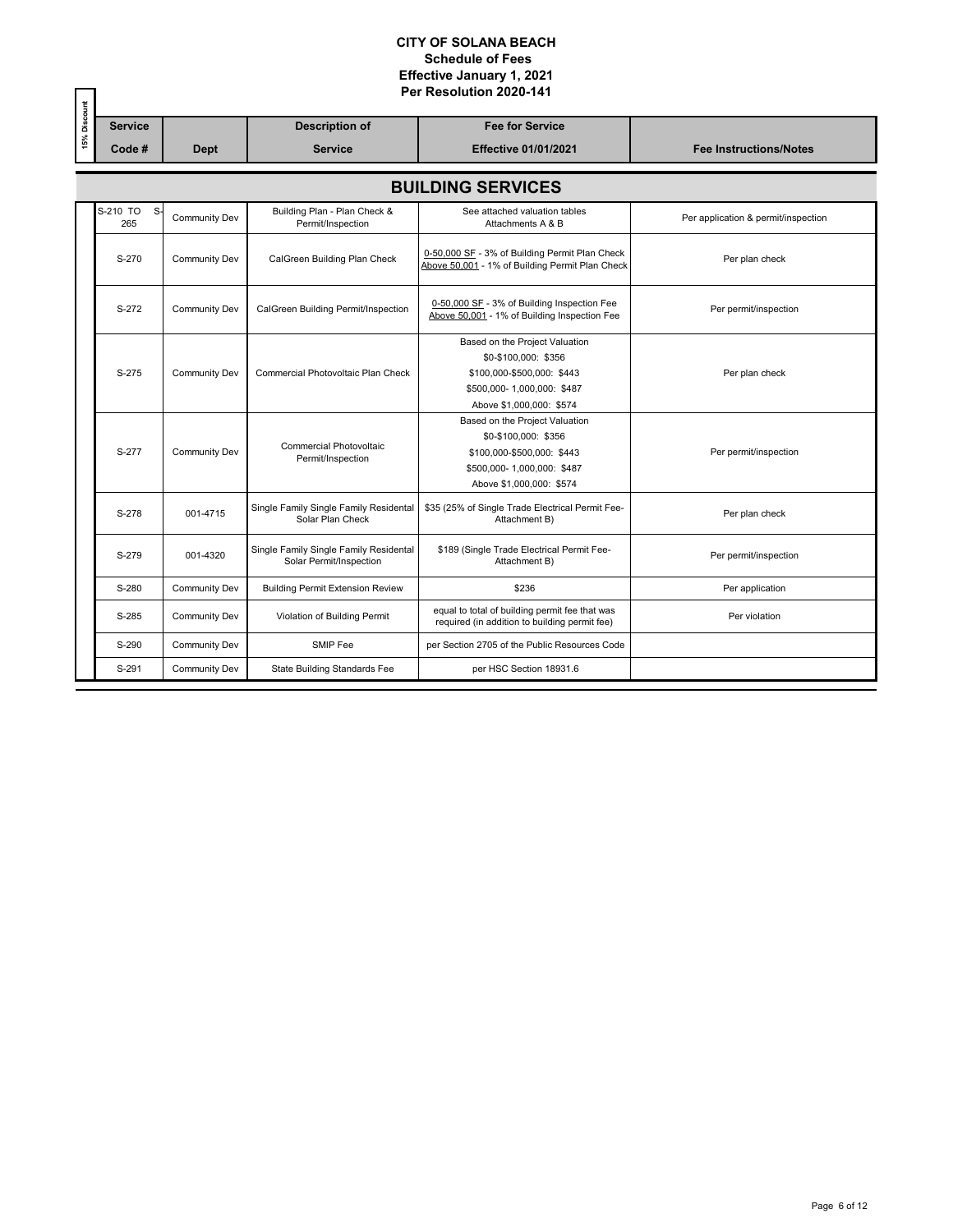|              |                |                      |                                             | Per Resolution 2020-141                       |                                                                                                                    |
|--------------|----------------|----------------------|---------------------------------------------|-----------------------------------------------|--------------------------------------------------------------------------------------------------------------------|
| 15% Discount | <b>Service</b> |                      | <b>Description of</b>                       | <b>Fee for Service</b>                        |                                                                                                                    |
|              | Code#          | <b>Dept</b>          | <b>Service</b>                              | <b>Effective 01/01/2021</b>                   | <b>Fee Instructions/Notes</b>                                                                                      |
|              |                |                      |                                             | DEVELOPMENT IMPACT FEES & DEVELOPER PASS-THRU |                                                                                                                    |
|              | S-305          | <b>Community Dev</b> | Regional Transportation Congestion          | Single family \$3,623 per dwelling unit       | Per application; fee set by SANDAG and adjusted                                                                    |
|              |                |                      | Program RTCIP Fee                           | Multi-family \$2,899 per dwelling unit        | annually, no less than 2% per year.                                                                                |
|              | S-310          | <b>Community Dev</b> | <b>Public Facilities Fee</b>                | 1% of project valuation                       |                                                                                                                    |
|              | S-315          | Community Dev        | Master Art Policy Fee                       | 0.5% of project valuation                     | Per application; commercial projects with valuation of<br>\$500,000 or more with 5 or more dwelling units; deposit |
|              | S-320          | Community Dev        | Affordable Housing Impact Fee               | \$25.28 per SF                                |                                                                                                                    |
|              | S-322          | Engineering          | Transporation Impact Fee (TIF)              | See Attachment C                              |                                                                                                                    |
|              | S-330          | Fire                 | Fire Mitigation Impact Fee (FMIF)           | See Attachment C                              |                                                                                                                    |
|              | S-332          | <b>Community Dev</b> | Park Development Impact Fee (PDIF)          | See Attachment C                              |                                                                                                                    |
|              | S-334          | Community Dev        | Public Use Facilities Impact Fee<br>(PUFIF) | See Attachment C                              |                                                                                                                    |
|              | S-350A         |                      | Landscape Review                            |                                               |                                                                                                                    |
|              | S-350B         |                      | <b>Wireless Review</b>                      |                                               |                                                                                                                    |
|              | S-350C         |                      |                                             | <b>Geotechnical Review</b>                    |                                                                                                                    |
|              | S-350D         |                      |                                             | <b>Biological Review</b>                      |                                                                                                                    |
|              | S-350E         |                      |                                             | Special Counsel Review                        |                                                                                                                    |
|              | S-350F         | Various              | Third Party Review                          | <b>Stormwater Review</b>                      | + 15% of Third Party Review Cost (S-355)                                                                           |
|              | S-350G.        |                      |                                             | <b>Traffic Review</b>                         |                                                                                                                    |
|              | S-350H         |                      |                                             | <b>Environmental Review</b>                   |                                                                                                                    |
|              | S-350I         |                      |                                             | Shoreline Development Review                  |                                                                                                                    |
|              | S-350J         |                      |                                             | Noise Review                                  |                                                                                                                    |
|              | S-350K         |                      |                                             | <b>Cultural Resources Review</b>              |                                                                                                                    |
|              | S-350L         |                      |                                             | <b>Bluff Retention</b>                        |                                                                                                                    |
|              | S-355          | Various              | Third Party Review Admin                    | Third Party Review Admin Fee                  | 15% of Third Part Review Cost (S-350)                                                                              |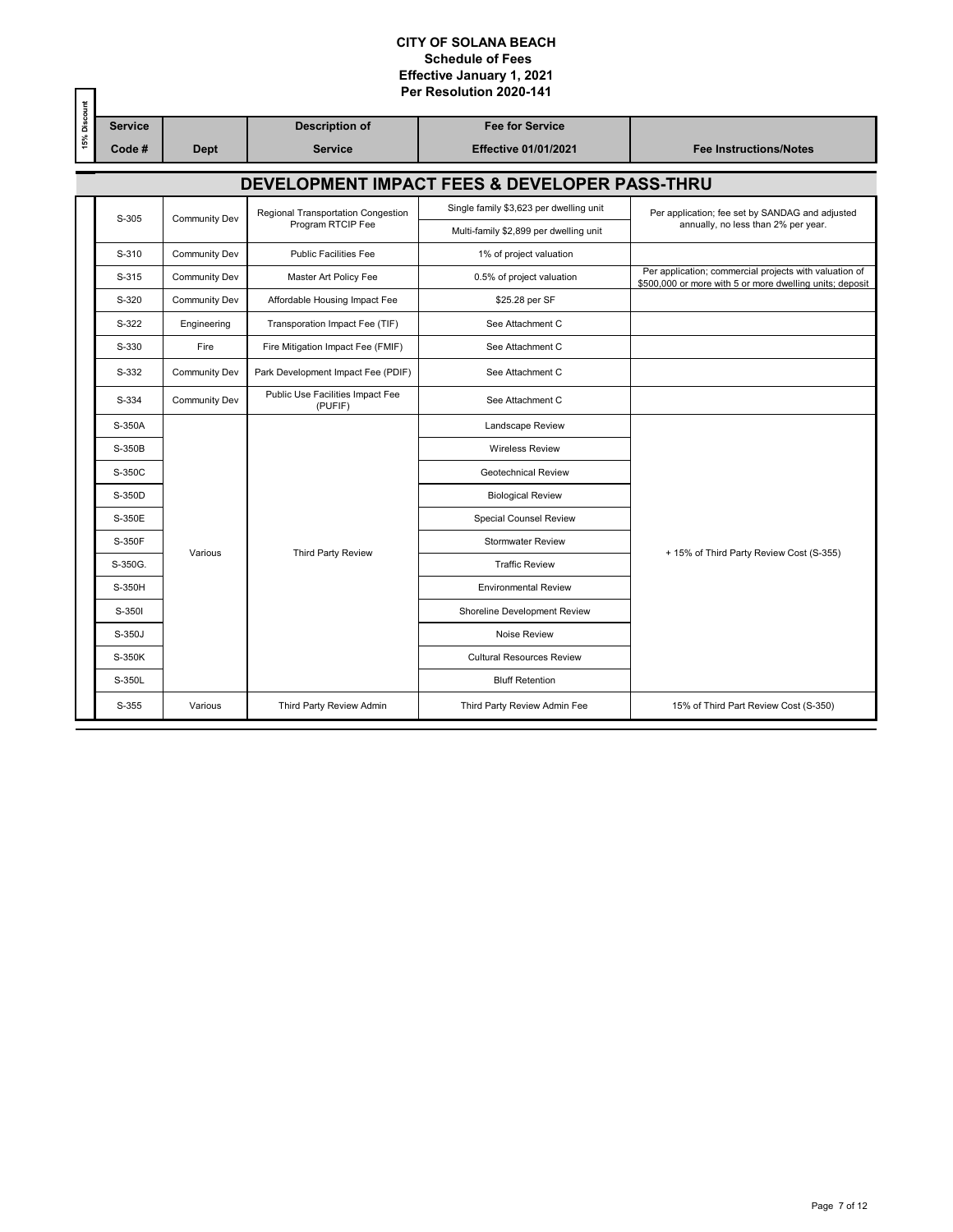|              |                      |             |                                                            | Per Resolution 2020-141                                                                                                                                                                                                                              |                                                                           |  |  |  |  |  |
|--------------|----------------------|-------------|------------------------------------------------------------|------------------------------------------------------------------------------------------------------------------------------------------------------------------------------------------------------------------------------------------------------|---------------------------------------------------------------------------|--|--|--|--|--|
| 15% Discount | <b>Service</b>       |             | <b>Description of</b>                                      | <b>Fee for Service</b>                                                                                                                                                                                                                               |                                                                           |  |  |  |  |  |
|              | Code#                | <b>Dept</b> | <b>Service</b>                                             | <b>Effective 01/01/2021</b>                                                                                                                                                                                                                          | <b>Fee Instructions/Notes</b>                                             |  |  |  |  |  |
|              | <b>PUBLIC SAFETY</b> |             |                                                            |                                                                                                                                                                                                                                                      |                                                                           |  |  |  |  |  |
|              | S-410                |             |                                                            | Commercial:<br>Plan Check - \$205 per plan                                                                                                                                                                                                           |                                                                           |  |  |  |  |  |
|              | S-411                |             |                                                            | Permit/Inspection - \$138 per inspection                                                                                                                                                                                                             |                                                                           |  |  |  |  |  |
|              | S-412                | Fire        | Fire Building Plan Check &<br>Permit/Inspection            | Residential:<br>Plan Check - \$138 per plan                                                                                                                                                                                                          | Per plan check. & permit/inspection                                       |  |  |  |  |  |
|              | S-413                |             |                                                            | Permit/Inspection - \$103 per inspection                                                                                                                                                                                                             |                                                                           |  |  |  |  |  |
|              | S-414                |             |                                                            | Reinspection (3rd Inspection) - \$103 per<br>reinspection                                                                                                                                                                                            |                                                                           |  |  |  |  |  |
|              | S-420                |             | Fire Sprinkler Plan Check & Permit                         | Plan Check:<br>Tenant Improvement - \$67<br>New - Actual Costs                                                                                                                                                                                       | Per plan check                                                            |  |  |  |  |  |
|              | S-421                | Fire        | (Commercial)                                               | Permit/Inspection:<br>Tenant Improvement - \$138<br>New - \$538                                                                                                                                                                                      | Per permit/inspection                                                     |  |  |  |  |  |
|              |                      |             |                                                            | Plan Check:                                                                                                                                                                                                                                          |                                                                           |  |  |  |  |  |
|              | S-422                | Fire        | Fire Sprinkler Plan Check & Inspection                     | 0-2,500 Sq. Ft: \$103<br>2,501-5,000 Sq. Ft: \$133<br>5,001-7,000 Sq. Ft: \$138<br>7,001-10,000 Sq. Ft: \$205<br>10,000+ Sq. Ft: \$205                                                                                                               | Per plan check                                                            |  |  |  |  |  |
|              |                      |             | (Residential)                                              | Permit/Inspection:                                                                                                                                                                                                                                   |                                                                           |  |  |  |  |  |
|              | S-423                |             |                                                            | 0-2,500 Sq. Ft: \$103<br>2,501-5,000 Sq. Ft: \$138<br>5,001-7,000 Sq. Ft: \$169<br>7,001-10,000 Sq. Ft: \$205<br>10,000+ Sq. Ft: \$236                                                                                                               | Per permit/inspection                                                     |  |  |  |  |  |
|              | $S - 424$            | Fire        | Fire Alarm System - Plan Check &<br>Inspection             | Plan Check - \$138 or actual costs with charges at<br>the fully allocated hourly rates for all personnel<br>involved plus any outside costs.                                                                                                         | Per plan check                                                            |  |  |  |  |  |
|              | $S - 425$            |             |                                                            | Permit/Inspection - \$441                                                                                                                                                                                                                            | Per permit/inspection                                                     |  |  |  |  |  |
|              | $S - 426$            |             | Fire Specialty Protection System Plan                      | Plan Check - \$133                                                                                                                                                                                                                                   | Per plan check                                                            |  |  |  |  |  |
|              | $S - 427$            | Fire        | Check & Permit/Inspection                                  | Permit/Inspection - \$72                                                                                                                                                                                                                             | Per permit/inspection                                                     |  |  |  |  |  |
|              | S-430                |             |                                                            | Single Family Residential - included as part of<br><b>Building fees</b>                                                                                                                                                                              | N/A                                                                       |  |  |  |  |  |
|              | $S - 431$            | Fire        | Fire Solar System Plan Check &<br>Permit/Inspection        | Multi-Family, Commercial, or Industrial:                                                                                                                                                                                                             | Per plan check                                                            |  |  |  |  |  |
|              |                      |             |                                                            | Plan Check - \$136                                                                                                                                                                                                                                   |                                                                           |  |  |  |  |  |
|              | $S - 432$            |             |                                                            | Permit/Inspection - \$136                                                                                                                                                                                                                            | Per permit/inspection                                                     |  |  |  |  |  |
|              | S-440                | Fire        | Fire Alt. Materials & Methods Rev                          | \$272 per application plus actual costs at the fully<br>allocated hourly rates for all time after two hours                                                                                                                                          | Per application                                                           |  |  |  |  |  |
|              | S-442                | Fire        | Underground Tank Installation -<br>Removal P.C. Inspection | \$410                                                                                                                                                                                                                                                | Per permit                                                                |  |  |  |  |  |
|              | S-444                | Fire        | New Development Flow Test                                  |                                                                                                                                                                                                                                                      | This service is now provided by the Water District.                       |  |  |  |  |  |
|              | S-446                | Fire        | Miscellaneous Fire Inspection                              | \$138/hour                                                                                                                                                                                                                                           | Per inspection                                                            |  |  |  |  |  |
|              | S-447                | Fire        | After Hour Inspection                                      | Actual cost using fully allocated hourly rates<br>(\$272 minimum)                                                                                                                                                                                    | Per inspection                                                            |  |  |  |  |  |
|              | S-448                | Fire        | Standby Charge                                             | Actual cost using fully allocated hourly rates<br>(\$615 minimum)                                                                                                                                                                                    | Per request                                                               |  |  |  |  |  |
|              | S-460                | Fire        | <b>Business Fire Safety Inspection</b>                     | B, R2, R2.1 Occupancies:<br>0-1,000 SF - \$103<br>1,001-3,500 SF - \$205<br>3,501-10,000 SF - \$272<br>10,001 SF - \$815<br>All Other Occupancies:<br>0-1,000 SF - \$205<br>1,001-3,500 SF - \$410<br>3,501-10,000 SF - \$543<br>10,001 SF - \$1,087 | Per in-City business certificate application (S-620) &<br>renewal (S-626) |  |  |  |  |  |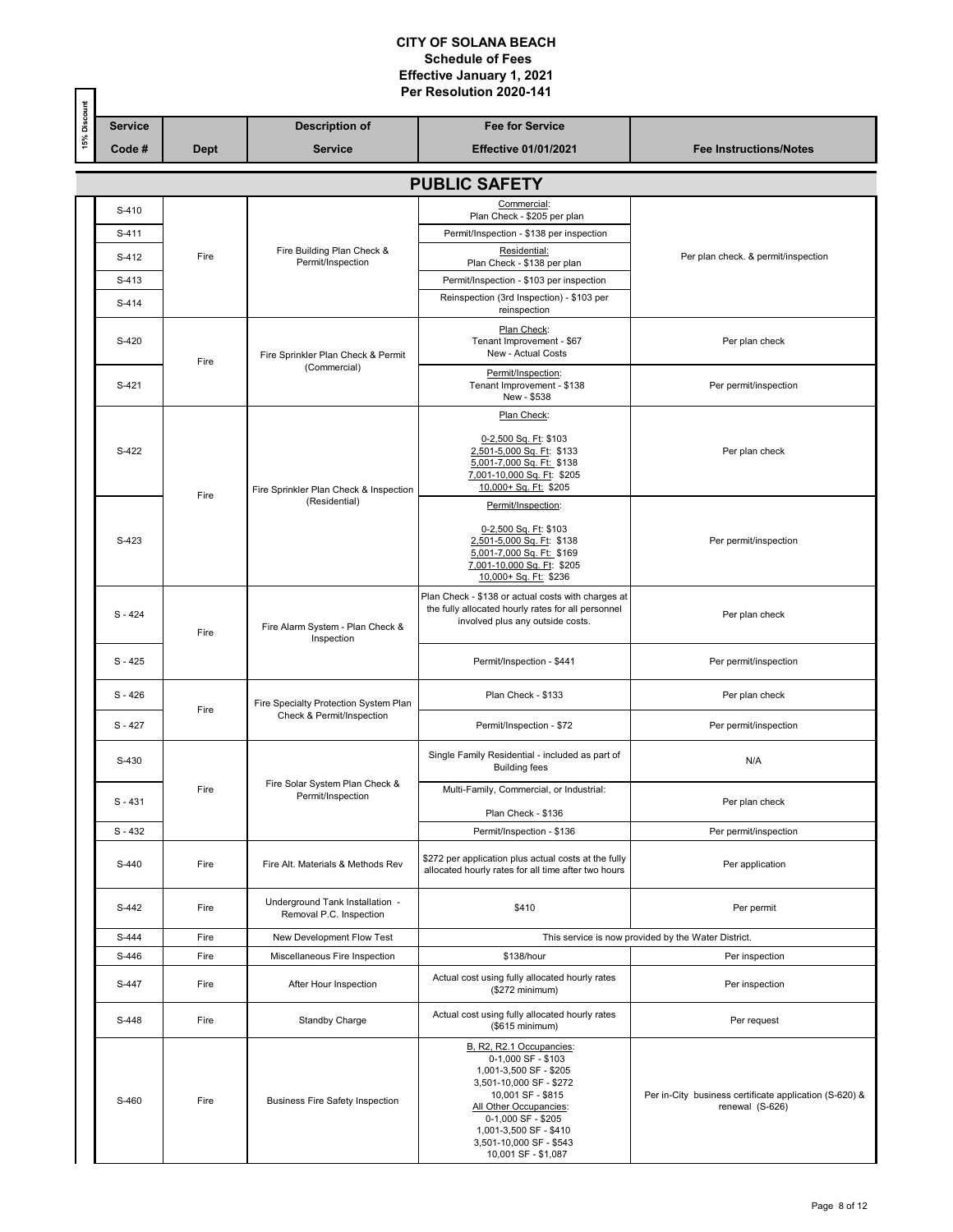|              |                |                                 |                                | Per Resolution 2020-141                                                                                                                                                                                                                                                                                                           |                               |
|--------------|----------------|---------------------------------|--------------------------------|-----------------------------------------------------------------------------------------------------------------------------------------------------------------------------------------------------------------------------------------------------------------------------------------------------------------------------------|-------------------------------|
| 15% Discount | <b>Service</b> |                                 | <b>Description of</b>          | <b>Fee for Service</b>                                                                                                                                                                                                                                                                                                            |                               |
|              | Code #         | <b>Dept</b>                     | <b>Service</b>                 | <b>Effective 01/01/2021</b>                                                                                                                                                                                                                                                                                                       | <b>Fee Instructions/Notes</b> |
|              | S-470          | <b>Community Dev</b><br>(Codes) | <b>False Alarm</b>             | 1. \$50 for the first excessive false alarm;<br>2. \$100 for the second excessive false alarm:<br>3. \$150 for the third and each successive<br>excessive false alarm                                                                                                                                                             | <b>SBMC 4.36</b>              |
|              | S-490          | Marine Safety                   | Marine Safety Junior Lifeguard | Track 1- age 9-16 (wk 1-4 & 4-8) Resident - \$375;<br>Non-Resident - \$425:<br>Track 2-<br>age 9-16 Resident & Non-Resident (wk 9-10)<br>\$300:<br>Track 3-<br>age 7-8 Resident/Non-Resident (Wk 1-2, 3-4, 5-6,<br>7-8, 9-10) - \$300: Track 4- age 14-<br>16 (wk 1-5 & 6-10) - \$575: Track 5- age 9-16 (bi-<br>$weekly) - $300$ |                               |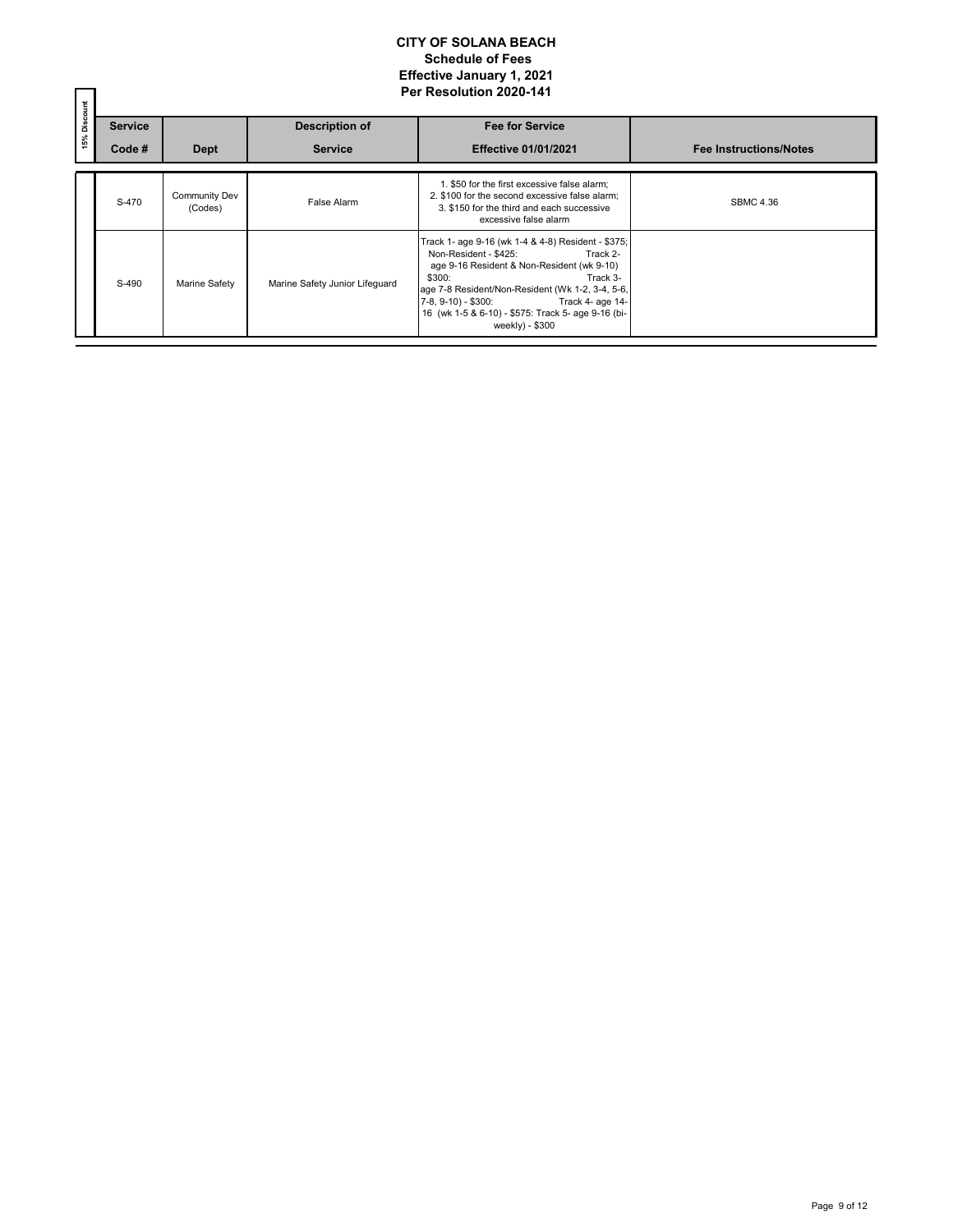|              |                           |                       |                                    | Per Resolution 2020-141                                                                                                                                                          |                                                                                                                      |  |  |  |  |  |  |
|--------------|---------------------------|-----------------------|------------------------------------|----------------------------------------------------------------------------------------------------------------------------------------------------------------------------------|----------------------------------------------------------------------------------------------------------------------|--|--|--|--|--|--|
| 15% Discount | <b>Service</b>            |                       | <b>Description of</b>              | <b>Fee for Service</b>                                                                                                                                                           |                                                                                                                      |  |  |  |  |  |  |
|              | Code #                    | <b>Dept</b>           | <b>Service</b>                     | <b>Effective 01/01/2021</b>                                                                                                                                                      | <b>Fee Instructions/Notes</b>                                                                                        |  |  |  |  |  |  |
|              | <b>COMMUNITY SERVICES</b> |                       |                                    |                                                                                                                                                                                  |                                                                                                                      |  |  |  |  |  |  |
|              | $S-510$                   | <b>Community Serv</b> | <b>Special Event Permit</b>        | \$50 Resident/Non-profit<br>\$256 Non-resident<br>\$784 for street closure                                                                                                       | Per permit; Block Parties are exempt from street closure<br>rate                                                     |  |  |  |  |  |  |
|              | S-515                     | <b>Community Serv</b> | Sound Permit                       | \$10                                                                                                                                                                             | per application                                                                                                      |  |  |  |  |  |  |
|              | S-519                     | Finance               | Liability Insurance                | set by City's Insurance Broker                                                                                                                                                   | Per event or rental                                                                                                  |  |  |  |  |  |  |
|              | S-520                     | Community Serv        | <b>Contract Enrichment Classes</b> | 100% cost recovery                                                                                                                                                               | Per class: Class instructor receives 70% of the class fee<br>and the City receives 30% of the class fee.             |  |  |  |  |  |  |
|              | S-522                     | Community Serv        | Day Camp Program                   | Day Camp: age 5-11 Resident - \$144, Non-<br>resident - \$175:<br>Day Camp After Care: age 5-11 Resident - \$43,<br>Non-resident - \$68:<br>Leader In Training: age 13-17 - \$36 | Per camp                                                                                                             |  |  |  |  |  |  |
|              | S-524                     | <b>Community Serv</b> | Sports Field Admin                 | Residents \$0<br>Non-residents \$21                                                                                                                                              | Per hour                                                                                                             |  |  |  |  |  |  |
|              | S-526                     | <b>Community Serv</b> | Facility Rental (Community Center) | \$62 Resident<br>\$67 Non-resident                                                                                                                                               | Per hour                                                                                                             |  |  |  |  |  |  |
|              | S-540                     | Community Serv        | Public Art Consignment Fee         | $$103 + 25\%$ of sale price if sold                                                                                                                                              | Per application for requests from artists to display their art<br>in the public right of way per the MAP guidelines. |  |  |  |  |  |  |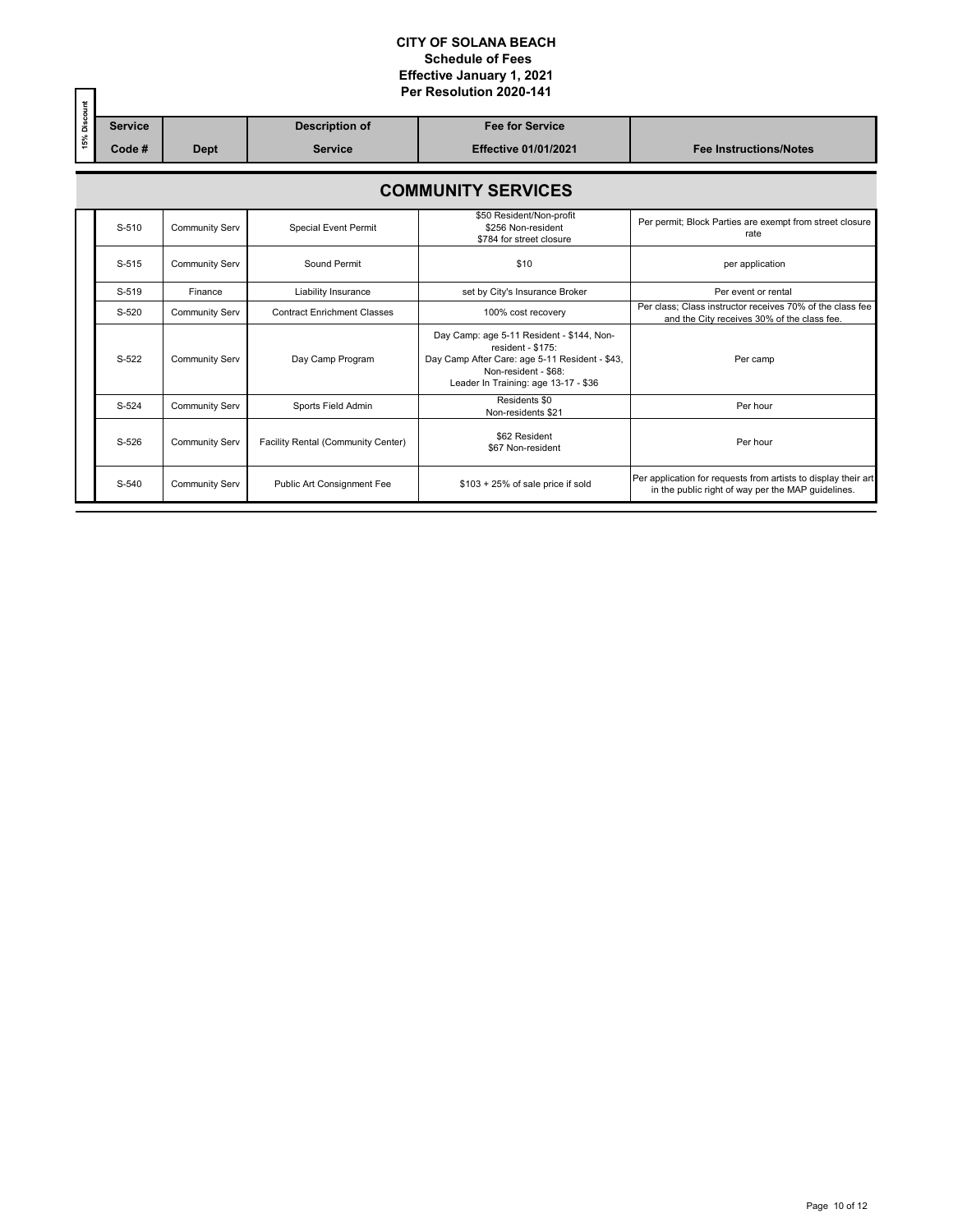|              |                                     | Per Resolution 2020-141         |                                          |                                                                                                                                                                                                                                             |                                                                 |  |  |  |  |
|--------------|-------------------------------------|---------------------------------|------------------------------------------|---------------------------------------------------------------------------------------------------------------------------------------------------------------------------------------------------------------------------------------------|-----------------------------------------------------------------|--|--|--|--|
| 15% Discount | <b>Service</b>                      |                                 | <b>Description of</b>                    | <b>Fee for Service</b>                                                                                                                                                                                                                      |                                                                 |  |  |  |  |
|              | Code#                               | <b>Dept</b>                     | <b>Service</b>                           | <b>Effective 01/01/2021</b>                                                                                                                                                                                                                 | <b>Fee Instructions/Notes</b>                                   |  |  |  |  |
|              | <b>PERMIT REGISTRATION SERVICES</b> |                                 |                                          |                                                                                                                                                                                                                                             |                                                                 |  |  |  |  |
|              | S-610                               | Finance                         | <b>Short Term Vacation Rental Permit</b> | New - \$103 per permit<br>Late Fee - \$103 plus the cost of the Permit<br>Renewal - \$56 per permit<br>Late Fees - 31-90 days late - \$103 plus renewal<br>fee<br>91+ days late - Per SBMC 4.02.230                                         | Per permit                                                      |  |  |  |  |
|              | S-620                               | Finance                         | New/Changed Business Certificate         | Home Base/Located outside the City - \$103 per<br>application<br>Business located within the City - \$231 per<br>application<br>Late Fees:<br>90 days late - \$103 plus the cost of the<br>Certificate<br>91+ days late - Per SBMC 4.02.230 | Per application + S-460 for Business located within the<br>City |  |  |  |  |
|              | S-626                               | Finance                         | <b>Business Certificate Renewal</b>      | \$48 per renewal - WAIVED by City Council<br>Plus 100% late fee if received 31 to 90 days late<br><b>Thereafter Administrative Citation Process</b>                                                                                         | Per renewal + S-460 for Business located within the City        |  |  |  |  |
|              | S-628                               | Finance                         | SB 1186                                  | \$4.00 SB 1186 Fee to be paid by all business<br>certificate, regulatory, and STVR applicants                                                                                                                                               | Per application/renewal                                         |  |  |  |  |
|              | S-629                               | Finance                         | <b>Business Certificate Duplicate</b>    | \$21                                                                                                                                                                                                                                        | Per duplicate                                                   |  |  |  |  |
|              | S-630                               | <b>Community Dev</b><br>(Codes) | <b>Amusement Permit</b>                  | New - \$246 per permit, plus \$62 per Device, plus<br>DOJ and other State fees<br>Renewal - \$138 per permit plus DOJ and other<br>State fees                                                                                               | Per Permit                                                      |  |  |  |  |
|              | S-631                               | <b>Community Dev</b><br>(Codes) | Dance Permit                             | New - \$246 per permit plus DOJ and other State<br>fees<br>Renewal - \$138 per permit plus DOJ and other<br>State fees                                                                                                                      | Per Permit                                                      |  |  |  |  |
|              | S-632                               | <b>Community Dev</b><br>(Codes) | <b>Entertainment Permit</b>              | New - \$246 per permit plus DOJ and other State<br>fees<br>Renewal - \$138 per permit plus DOJ and other<br>State fees                                                                                                                      | Per Permit                                                      |  |  |  |  |
|              | S-633                               | <b>Community Dev</b><br>(Codes) | <b>Firearms Permit</b>                   | New - \$246 per permit plus DOJ and other State<br>fees<br>Renewal - \$138 per permit plus DOJ and other<br>State fees                                                                                                                      | Per Permit                                                      |  |  |  |  |
|              | S-634                               | <b>Community Dev</b><br>(Codes) | Massage Establishment Permit             | New - \$246 per permit plus DOJ and other State<br>fees<br>Renewal - \$138 per permit plus DOJ and other<br>State fees                                                                                                                      | Per Permit                                                      |  |  |  |  |
|              | S-635                               | <b>Community Dev</b><br>(Codes) | Secondhand Dealer Permit                 | New - \$246 per permit plus DOJ and other State<br>fees<br>Renewal - \$138 per permit plus DOJ and other<br>State fees                                                                                                                      | Per Permit                                                      |  |  |  |  |
|              | S-636                               | <b>Community Dev</b><br>(Codes) | <b>Solicitors Permit</b>                 | New - \$246 per permit, plus \$105 for each<br>additional solicitor, plus DOJ and other State fees<br>Renewal - \$138 per permit, plus \$59 for each<br>additional solicitor, plus DOJ and other State fees                                 | Per Permit                                                      |  |  |  |  |
|              | S-637                               | <b>Community Dev</b><br>(Codes) | <b>Taxi Business Permit</b>              | New - \$354 per permit plus \$21 for each cab plus<br>DOJ and other State fees<br>Renewal - \$190 per permit plus \$21 for each cab<br>plus DOJ and other State fees                                                                        | Per Permit                                                      |  |  |  |  |
|              | S-638                               | <b>Community Dev</b><br>(Codes) | <b>Tobacco Sales Permit</b>              | New - \$246<br>Renewal - \$138 per permit plus DOJ and other<br>State fees<br>Late Fee - Renewal fee + 10%                                                                                                                                  | Per Permit                                                      |  |  |  |  |
|              | S-660                               | Engineering                     | Golf Cart Permit                         | \$10                                                                                                                                                                                                                                        | Per permit                                                      |  |  |  |  |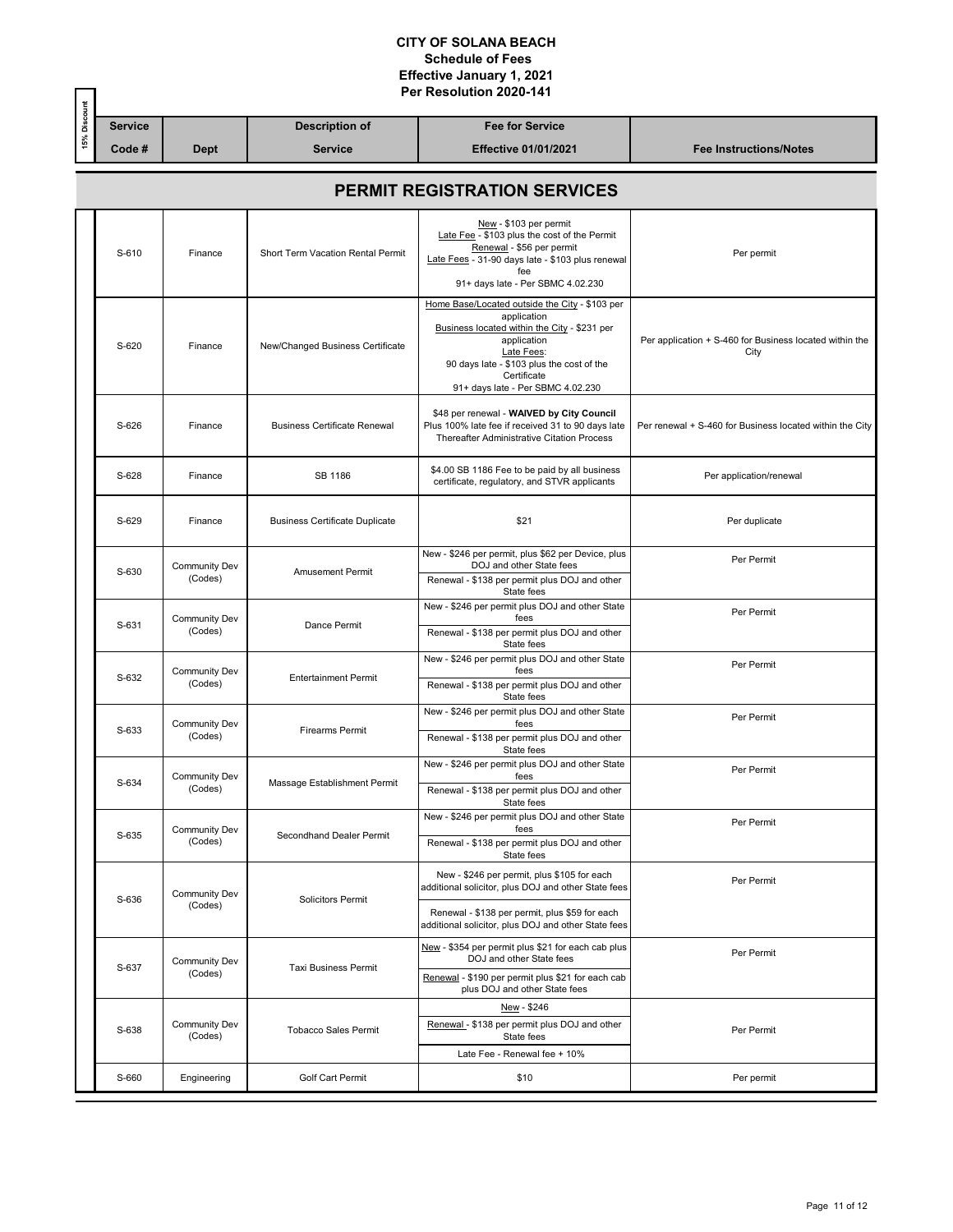| Per Resolution 2020-141 |                                |                                              |                                                                                                                                                                                                                                                                            |                                                                                     |  |  |  |  |
|-------------------------|--------------------------------|----------------------------------------------|----------------------------------------------------------------------------------------------------------------------------------------------------------------------------------------------------------------------------------------------------------------------------|-------------------------------------------------------------------------------------|--|--|--|--|
| <b>Service</b><br>Code# | <b>Dept</b>                    | <b>Description of</b><br><b>Service</b>      | <b>Fee for Service</b><br><b>Effective 01/01/2021</b>                                                                                                                                                                                                                      | <b>Fee Instructions/Notes</b>                                                       |  |  |  |  |
|                         | <b>ADMINISTRATIVE SERVICES</b> |                                              |                                                                                                                                                                                                                                                                            |                                                                                     |  |  |  |  |
| S-711                   | <b>City Clerk</b>              | Notary Public Service                        |                                                                                                                                                                                                                                                                            | Per signature; limited to \$15 by State law.                                        |  |  |  |  |
| S-712                   | <b>City Clerk</b>              | Document Certification                       |                                                                                                                                                                                                                                                                            | Per item                                                                            |  |  |  |  |
| S-715                   | <b>City Clerk</b>              | Audio/Video Tape Reproduction                | Audio CD - \$22<br>DVD - \$22<br>Convert VHS to DVD - \$42<br>Convert Audio Cassette to CD/MP4 - Actual Costs                                                                                                                                                              | Per item                                                                            |  |  |  |  |
| S-716                   | <b>City Clerk</b>              | Annual Agenda Mailing Subscription           | \$333 staff costs plus \$59 copying/mailing costs =<br>\$392 per subscriber per year                                                                                                                                                                                       | Per Annual Subscription                                                             |  |  |  |  |
| S-717                   | City Clerk                     | Annual Agenda Packet Mailing<br>Subscription | \$979 staff costs plus \$615 copying/mailing costs<br>= \$1,594 per subscriber per year                                                                                                                                                                                    | Per Annual Subscription                                                             |  |  |  |  |
| S-718                   | <b>City Clerk</b>              | Special Notice Subscription                  | \$51 staff costs plus \$4 copying/mailing costs =<br>\$55 per subscriber per year                                                                                                                                                                                          | Per Annual Subscription                                                             |  |  |  |  |
| S-719                   | <b>City Clerk</b>              | Document Print/Copy                          | All Copies - First 10 pages - No Charge \$0.20<br>per page for every page thereafter<br>Document Imaging - First 10 pages - No Charge<br>\$0.15 per page for every page thereafter<br>Data Copy - \$8 per device<br>Agenda Packet - \$67<br>Maps/Blueprints - Actual Costs | Per request                                                                         |  |  |  |  |
| S-720                   | <b>City Clerk</b>              | <b>Candidate Processing</b>                  | \$25                                                                                                                                                                                                                                                                       | Per application; fee set by the State                                               |  |  |  |  |
| S-721                   | City Clerk                     | Initiative Processing                        | \$200                                                                                                                                                                                                                                                                      | Per initiative; fee set by the State                                                |  |  |  |  |
| S-722                   | <b>City Clerk</b>              | Verification of Residency                    | \$19                                                                                                                                                                                                                                                                       | Per request                                                                         |  |  |  |  |
| S-740                   | Finance                        | <b>NSF Check</b>                             | \$55                                                                                                                                                                                                                                                                       | Per incident                                                                        |  |  |  |  |
| S-750                   | Finance                        | <b>Credit Card Convenience Fee</b>           | set by City's Third-Party Credit Card Processor                                                                                                                                                                                                                            | Per credit card charge                                                              |  |  |  |  |
| S-760                   | Various                        | <b>Technology Surcharge</b>                  |                                                                                                                                                                                                                                                                            | Charge 1.0% of all Plan Check and Permit fees and Entitlements (except Impact Fees) |  |  |  |  |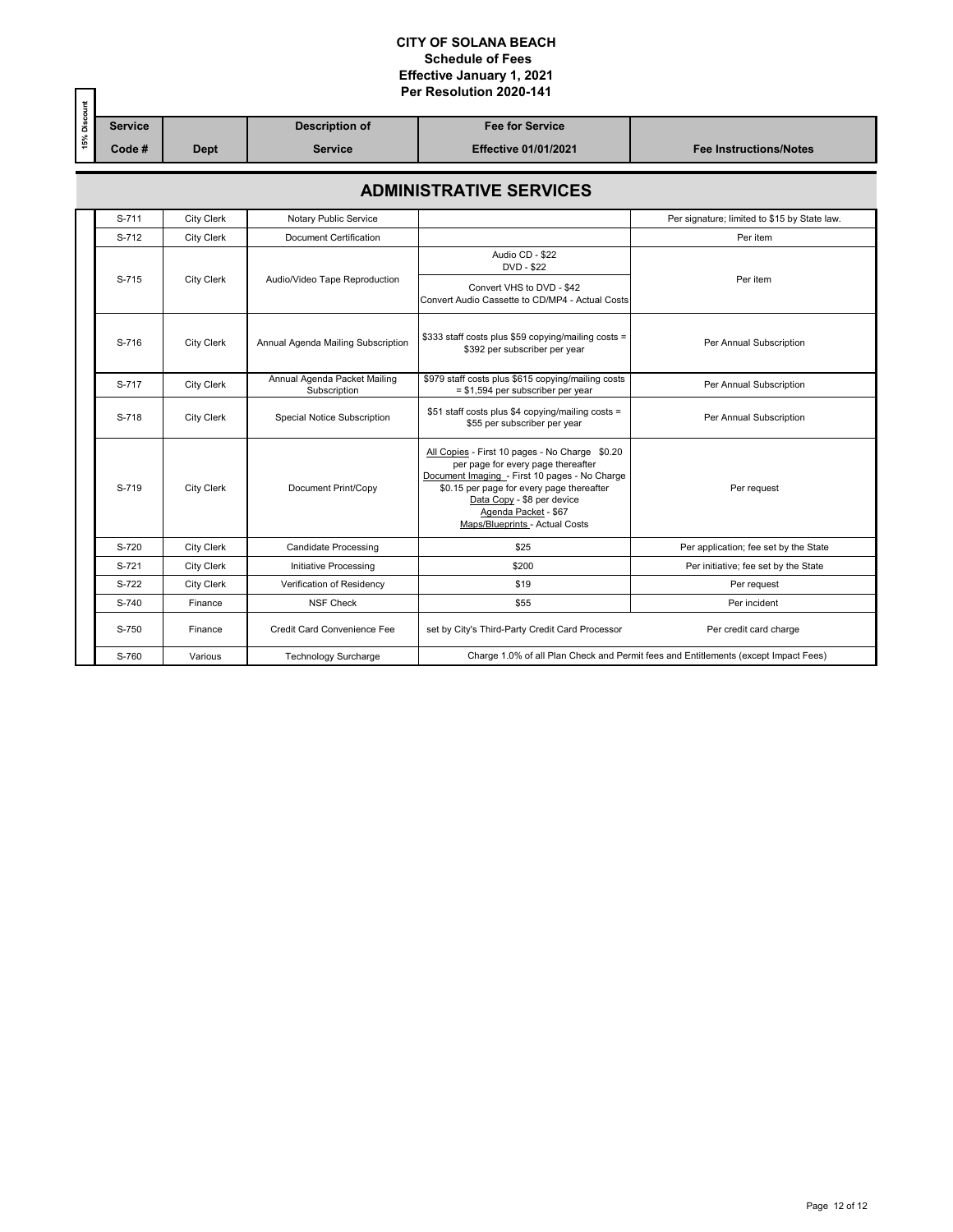|       | <b>ATTACHMENT A - Valuations 2009</b> |                                                   |           |  |  |
|-------|---------------------------------------|---------------------------------------------------|-----------|--|--|
| Occ   | Use                                   |                                                   | 2008-2009 |  |  |
| $R-2$ | <b>Apartment Houses</b>               | <b>Type of Construction</b><br>*Type I or II-F.R. | 141.69    |  |  |
|       | <b>Apartment Houses</b>               | Type V or III (Masonry)                           | 115.69    |  |  |
|       | <b>Apartment Houses</b>               | Type V Wood Frame                                 | 106.60    |  |  |
|       | <b>Apartment Houses</b>               | Type I Basement Garage)                           | 49.40     |  |  |
| B     |                                       | *Type I or II-F.R                                 | 192.39    |  |  |
|       | Banks                                 | Type II 1-Hour                                    | 141.69    |  |  |
|       | Banks                                 |                                                   | 137.79    |  |  |
|       | Banks                                 | Type II-N<br>Type III 1-Hour                      | 155.99    |  |  |
|       | Banks                                 | Type III-N                                        |           |  |  |
|       | Banks                                 |                                                   | 150.79    |  |  |
|       | Banks                                 | Type V 1-Hour                                     | 141.69    |  |  |
|       | Banks                                 | Type V-N                                          | 136.49    |  |  |
| B     | Car Washes                            | Type III 1-Hour                                   | 91.00     |  |  |
|       | Car Washes                            | Type III-N                                        | 87.10     |  |  |
|       | Car Washes                            | Type V 1-Hour                                     | 78.00     |  |  |
|       | Car Washes                            | Type V-N                                          | 72.80     |  |  |
| $A-3$ | Churches                              | Type I or II-F.R.                                 | 128.69    |  |  |
|       | Churches                              | Type II 1-Hour                                    | 97.50     |  |  |
|       | Churches                              | Type II-N                                         | 92.30     |  |  |
|       | Churches                              | Type III 1-Hour                                   | 105.30    |  |  |
|       | Churches                              | Type III-N                                        | 100.10    |  |  |
|       | Churches                              | Type V 1-Hour                                     | 98.80     |  |  |
|       | Churches                              | Type V-N                                          | 92.30     |  |  |
| $I-2$ | <b>Convalescent Hospitals</b>         | *Type I or II-F.R.                                | 180.69    |  |  |
|       | <b>Convalescent Hospitals</b>         | Type II 1-Hour                                    | 126.09    |  |  |
|       | <b>Convalescent Hospitals</b>         | Type III 1-Hour                                   | 128.69    |  |  |
|       | <b>Convalescent Hospitals</b>         | Type V 1-Hour                                     | 120.89    |  |  |
| $R-3$ | Dwellings ***                         | Type V Adobe                                      | 158.59    |  |  |
|       | Dwellings ***                         | Type V Masonry                                    | 126.09    |  |  |
|       | Dwellings ***                         | Type V Wood Frame                                 | 119.59    |  |  |
|       | Dwellings ***                         | Basements (semi-finished)                         | 29.90     |  |  |
|       | Dwellings ***                         | <b>Additions - Wood Frame</b>                     | 142.99    |  |  |
|       | Dwellings ***                         | Solariums                                         | 120.89    |  |  |
|       | Dwellings ***                         | Cabana - Pool House (Type V)                      | 111.79    |  |  |
| B/R/S | <b>Fire Stations</b>                  | Type I or II-F.R.                                 | 148.19    |  |  |
|       | <b>Fire Stations</b>                  | Type II 1-Hour                                    | 97.50     |  |  |
|       | <b>Fire Stations</b>                  | Type II-N                                         | 92.30     |  |  |
|       | <b>Fire Stations</b>                  | Type III 1-Hour                                   | 106.60    |  |  |
|       | <b>Fire Stations</b>                  | Type III-N                                        | 102.70    |  |  |
|       | <b>Fire Stations</b>                  | Type V 1-Hour                                     | 100.10    |  |  |
|       | <b>Fire Stations</b>                  | Type V-N                                          | 94.90     |  |  |
| $A-3$ | <b>Fitness Centers</b>                | Same values as Office Buildings                   |           |  |  |
| $I-2$ | Hospitals                             | *Type I or II-F.R                                 | 211.89    |  |  |
|       | Hospitals                             | Type III 1-Hour                                   | 175.49    |  |  |
|       | Hospitals                             | Type V 1-Hour                                     | 167.69    |  |  |
| $R-1$ | Hotels & Motels                       | *Type I or II-F.R.                                | 131.29    |  |  |
|       | Hotels & Motels                       | Type III 1-Hour                                   | 114.39    |  |  |
|       | Hotels & Motels                       | Type III-N                                        | 107.90    |  |  |
|       | Hotels & Motels                       | Type V 1-Hour                                     | 98.80     |  |  |
|       | Hotels & Motels                       | Type V-N                                          | 97.50     |  |  |
| F.    | <b>Industrial Plants</b>              | Type I or II-F.R.                                 | 74.10     |  |  |
|       |                                       |                                                   |           |  |  |
|       | <b>Industrial Plants</b>              | Type II 1-Hour                                    | 52.00     |  |  |
|       | <b>Industrial Plants</b>              | Type II N (Stock)                                 | 48.10     |  |  |
|       | <b>Industrial Plants</b>              | Type III 1-Hour                                   | 57.20     |  |  |
|       | <b>Industrial Plants</b>              | Type III-N                                        | 53.30     |  |  |
|       | <b>Industrial Plants</b>              | Tilt-up                                           | 39.00     |  |  |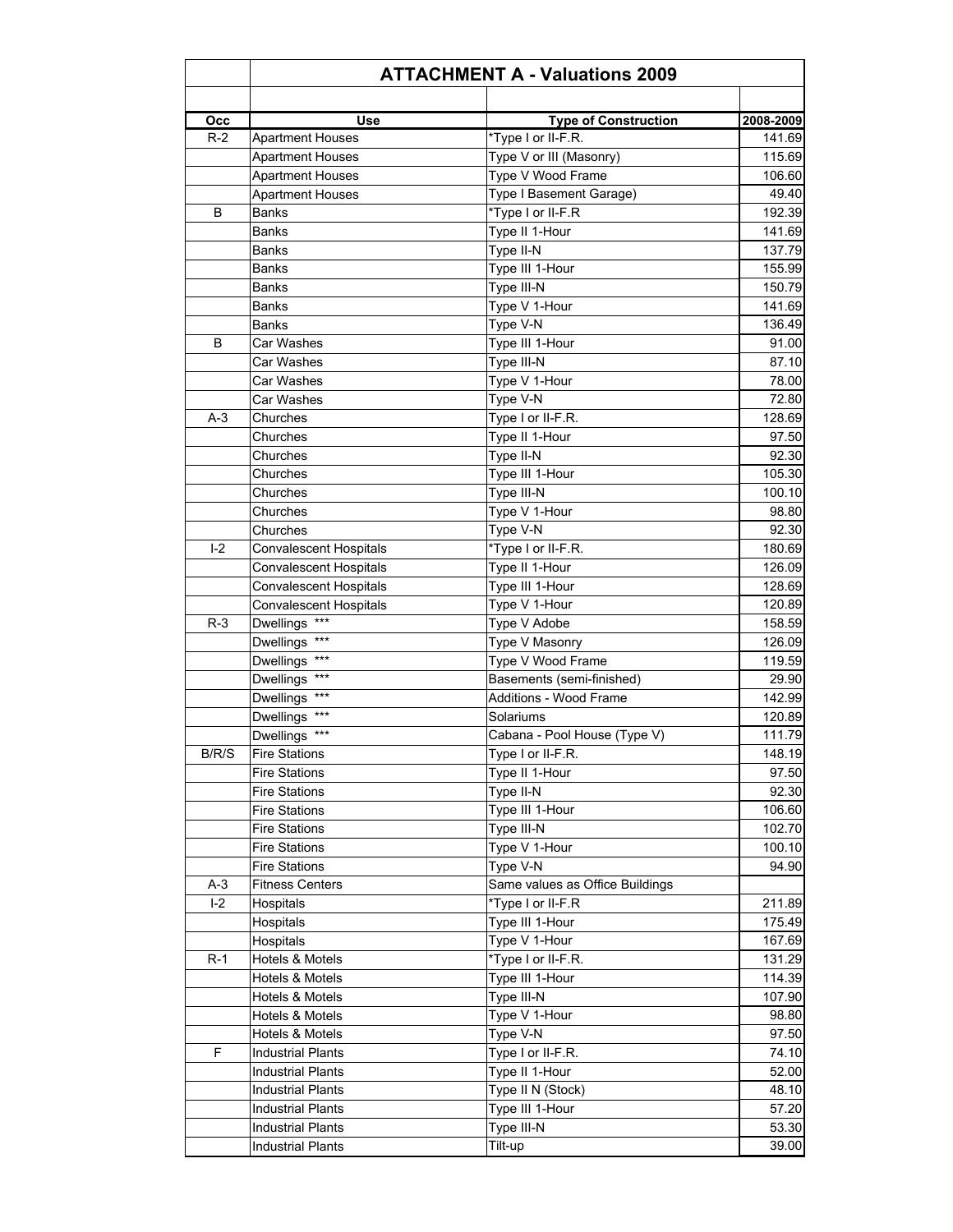| Occ   | Use                     | <b>Type of Construction</b>     | 2008-2009 |
|-------|-------------------------|---------------------------------|-----------|
|       | Industrial Plants       | Type V 1-Hour                   | 53.30     |
|       | Industrial Plants       | Type V-N                        | 49.40     |
| B     | Medical Offices         | *Type I or II-F.R.              | 155.99    |
|       | <b>Medical Offices</b>  | Type II 1-Hour                  | 119.59    |
|       | <b>Medical Offices</b>  | Type II-N                       | 114.39    |
|       | <b>Medical Offices</b>  | Type III 1-Hour                 | 129.99    |
|       | <b>Medical Offices</b>  | Type III-N                      | 120.89    |
|       | <b>Medical Offices</b>  | Type V 1-Hour                   | 116.99    |
|       | <b>Medical Offices</b>  | Type V-N                        | 113.09    |
| B     | Offices                 | *Type I or II-F.R.              | 139.09    |
|       | Offices                 | Type II 1-Hour                  | 93.60     |
|       | Offices                 | Type II-N                       | 88.40     |
|       | Offices                 | Type III 1-Hour                 | 100.10    |
|       | Offices                 | Type III-N                      | 96.20     |
|       | Offices                 | Type V 1-Hour                   | 93.60     |
|       | Offices                 | Type V-N                        | 88.40     |
| U     | <b>Private Garages</b>  | Wood Frame - Finished           | 31.20     |
|       | Private Garages         | Wood Frame - Unfinished         | 31.20     |
|       | <b>Private Garages</b>  | Masonry                         | 36.40     |
|       | <b>Private Garages</b>  | Open Carports                   | 22.10     |
| B     | <b>Public Buildings</b> | *Type I or II-F.R.              | 159.89    |
|       | <b>Public Buildings</b> | Type II 1-Hour                  | 129.99    |
|       | <b>Public Buildings</b> | Type II-N                       | 124.79    |
|       | <b>Public Buildings</b> | Type III 1-Hour                 | 135.19    |
|       | <b>Public Buildings</b> | Type III-N                      | 129.99    |
|       | <b>Public Buildings</b> | Type V 1-Hour                   | 123.49    |
|       | <b>Public Buildings</b> | Type V-N                        | 119.59    |
| $S-2$ | <b>Public Garages</b>   | *Type I or II-F.R.              | 63.70     |
|       | <b>Public Garages</b>   | *Type I or II Open Parking      | 48.10     |
|       | <b>Public Garages</b>   | Type II-N                       | 36.40     |
|       | <b>Public Garages</b>   | Type III 1-Hour                 | 48.10     |
|       | <b>Public Garages</b>   | Type III-N                      | 42.90     |
|       | <b>Public Garages</b>   | Type V 1-Hour                   | 44.20     |
| $A-2$ | Restaurants             | Type III 1-Hour                 | 127.39    |
|       | Restaurants             | Type III-N                      | 122.19    |
|       | Restaurants             | Type V 1-Hour                   | 115.69    |
|       | Restaurants             | Type V-N                        | 111.79    |
| Е     | Schools                 | Type I or II-F.R.               | 144.29    |
|       | Schools                 | Type II 1-Hour                  | 98.80     |
|       | Schools                 | Type III 1-Hour                 | 105.30    |
|       | Schools                 | Type III-N                      | 101.40    |
|       | Schools                 | Type V 1-Hour                   | 98.80     |
|       | Schools                 | Type V-N                        | 94.90     |
| м     | Service Stations        | Type II-N                       | 87.10     |
|       | <b>Service Stations</b> | Type III 1-Hour                 | 91.00     |
|       | <b>Service Stations</b> | Type V 1-Hour                   | 78.00     |
|       | <b>Service Stations</b> | Canopies                        | 36.40     |
| M     | Stores                  | *Type I or II-F.R.              | 106.60    |
|       | Stores                  | Type II 1-Hour                  | 65.00     |
|       | Stores                  | Type II-N                       | 63.70     |
|       |                         | Type III 1-Hour                 | 79.30     |
|       | Stores                  | Type III-N                      | 75.40     |
|       | <b>Stores</b>           |                                 | 67.60     |
|       | Stores                  | Type V 1-Hour                   |           |
|       | Stores                  | Type V-N                        | 62.40     |
|       | Stores                  | Retail Garden Center (Type V-N) | 51.71     |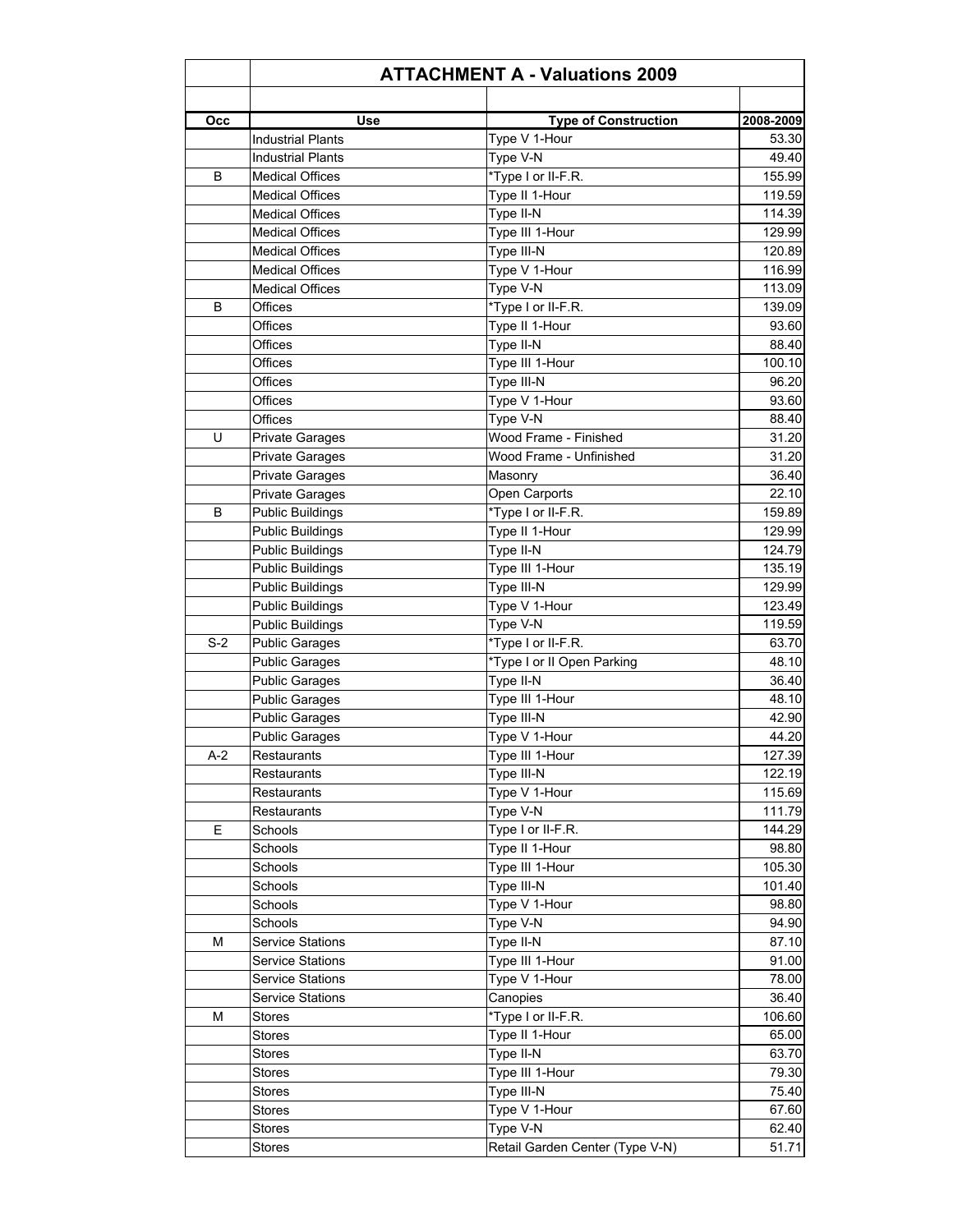| Occ          | Use                                                                                                                 | <b>Type of Construction</b>                                                 | 2008-2009        |
|--------------|---------------------------------------------------------------------------------------------------------------------|-----------------------------------------------------------------------------|------------------|
| $A-1$        | Theatres                                                                                                            | Type I or II-F.R.                                                           | 142.99           |
|              | Theatres                                                                                                            | Type III 1-Hour                                                             | 104.00           |
|              | Theatres                                                                                                            | Type III-N                                                                  | 98.80            |
|              | Theatres                                                                                                            | Type V 1-Hour                                                               | 97.50            |
|              | Theatres                                                                                                            | Type V-N                                                                    | 92.30            |
| S            | Warehouses **                                                                                                       | Type I or II-F.R.                                                           | 63.70            |
|              | Warehouses **                                                                                                       | Type II 1-Hour                                                              | 37.70            |
|              | Warehouses **                                                                                                       | Type II-N                                                                   | 36.40            |
|              | Warehouses **                                                                                                       | Type III 1-Hour                                                             | 42.90            |
|              | Warehouses **                                                                                                       | Type III-N                                                                  | 41.60            |
|              | Warehouses **                                                                                                       | Type V 1-Hour                                                               | 37.70            |
|              | Warehouses **                                                                                                       | Type V-N                                                                    | 36.40            |
| <b>NOTE:</b> | Add 0.5 percent to the total cost for each story over three                                                         |                                                                             |                  |
|              | Deduct 11 percent for mini-warehouse                                                                                |                                                                             |                  |
|              | For subdivisions with 10 or more single family dwellings which have plan check                                      |                                                                             |                  |
|              |                                                                                                                     | and building permit issuances in groups of 10 or more, the valuation or the |                  |
|              |                                                                                                                     |                                                                             |                  |
|              |                                                                                                                     | plan check and building permit fees may be increased by 10 percent.         |                  |
|              |                                                                                                                     | <b>MISCELLANEOUS</b>                                                        |                  |
|              | Agricultural Building.                                                                                              |                                                                             | 22.10            |
|              | Aluminum Siding.                                                                                                    |                                                                             | 6.50             |
|              | Antennas                                                                                                            | Radio over 30 ft. high                                                      | 4,185.81         |
|              | Antennas                                                                                                            | Dish, 10 ft. dia.w/decoder                                                  | 5,089.27         |
|              | Awning or Canopy                                                                                                    |                                                                             |                  |
|              | (supported by building)                                                                                             | Aluminum                                                                    | 24.70            |
|              | Awning or Canopy                                                                                                    |                                                                             |                  |
|              | (supported by building)                                                                                             | Canvas                                                                      | 10.40            |
|              | Balcony                                                                                                             |                                                                             | 16.90            |
|              | Decks (wood)                                                                                                        |                                                                             | 16.90            |
|              | Demolition of Building                                                                                              |                                                                             | 5.20             |
|              | Fence or Freestanding Wall                                                                                          | Wood or Chain Link                                                          | 2.60             |
|              | Fence or Freestanding Wall                                                                                          | Wood Frame with Stucco                                                      | 6.50             |
|              | Fence or Freestanding Wall                                                                                          | Wire                                                                        | 2.60             |
|              | Fence or Freestanding Wall                                                                                          | Masonry                                                                     | 10.40            |
|              | Fence or Freestanding Wall                                                                                          | Wrought Iron                                                                | 6.50             |
|              | Foundation Only (25% of value of whole<br>building). Remainder of building will be<br>valued at 75% of the building |                                                                             |                  |
|              | Greenhouse                                                                                                          |                                                                             | 6.50             |
|              | Manufactured Housing (25% of                                                                                        |                                                                             | 28.60            |
|              | value of "site built" house)<br>Mobile Home                                                                         |                                                                             | 28.60            |
|              | Patio                                                                                                               | Wood Frame with Cover                                                       | 10.40            |
|              | Patio                                                                                                               | <b>Metal Frame with Cover</b>                                               | 13.00            |
|              | Patio                                                                                                               | Wood Frame Cover & Walls                                                    | 14.30            |
|              | Patio                                                                                                               | Metal Frame Cover & Walls                                                   | 16.90            |
|              | Patio                                                                                                               | <b>Screen or Plastic Walls</b>                                              | 3.90             |
|              |                                                                                                                     |                                                                             |                  |
|              | Plastering                                                                                                          | Inside<br>Outside                                                           | 3.90<br>3.90     |
|              |                                                                                                                     |                                                                             |                  |
|              | Plastering                                                                                                          |                                                                             |                  |
|              | <b>Retaining Wall</b>                                                                                               | Concrete or Masonry                                                         | 20.80            |
|              | Reroofing (1 square = 100 square feet)                                                                              | Built-up                                                                    | 158.59           |
|              | Reroofing (1 square = 100 square feet)<br>Reroofing (1 square = 100 square feet)                                    | <b>Composition Shingles</b><br><b>Fiberglass Shingles</b>                   | 148.19<br>148.19 |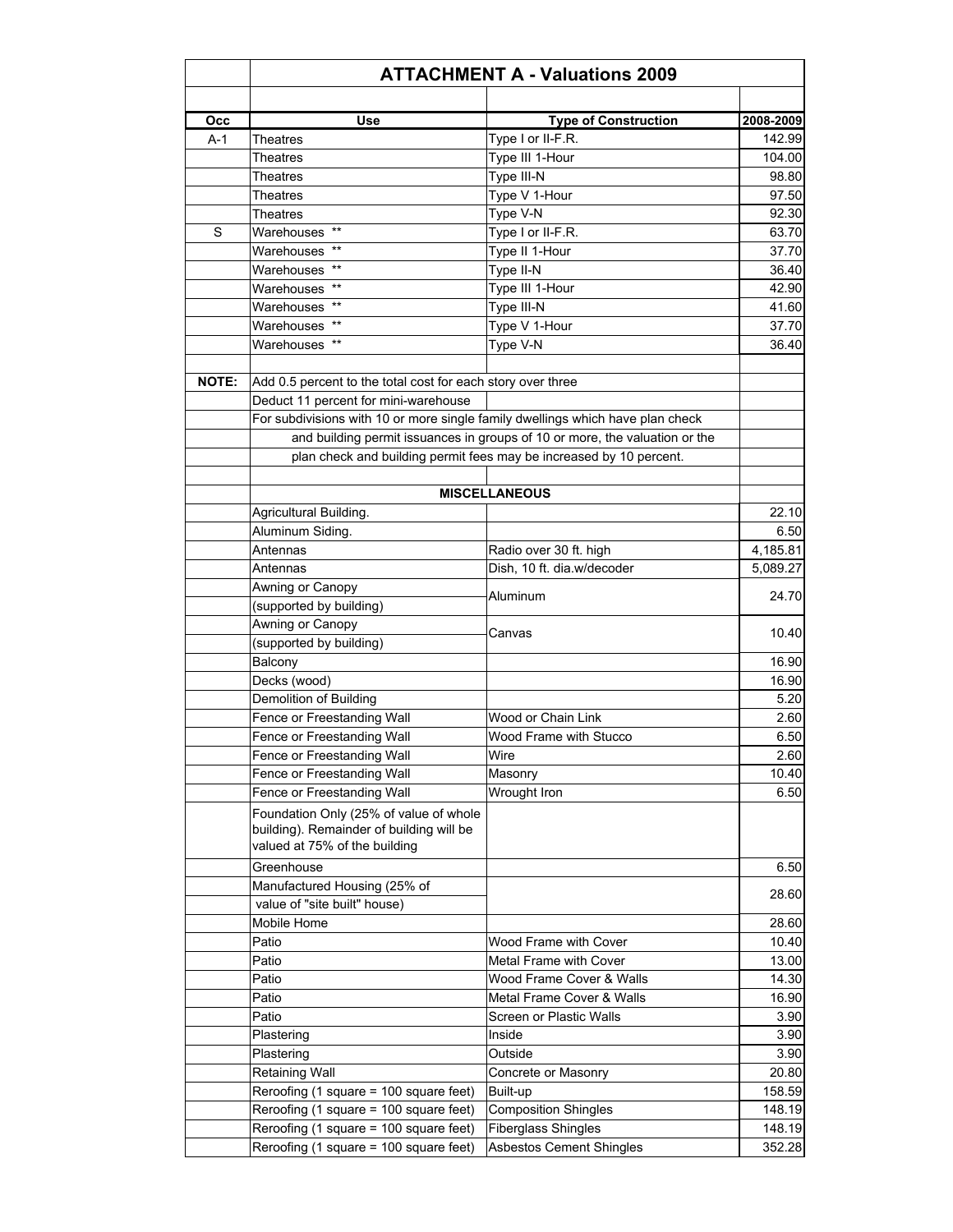| Occ | <b>Use</b>                             | <b>Type of Construction</b>                                                                | 2008-2009      |
|-----|----------------------------------------|--------------------------------------------------------------------------------------------|----------------|
|     | Reroofing (1 square = 100 square feet) | Wood Shingles (Class C min)                                                                | 352.28         |
|     | Reroofing (1 square = 100 square feet) | Wood Shakes (Class C min)                                                                  | 352.28         |
|     | Reroofing (1 square = 100 square feet) | <b>Aluminum Shingles</b>                                                                   | 531.68         |
|     | Reroofing (1 square = 100 square feet) | Clay Tile                                                                                  | 445.88         |
|     | Reroofing (1 square = 100 square feet) | Concrete Tile                                                                              | 376.98         |
|     | Roof Structure Replacement             |                                                                                            | 16.90          |
|     | Saunas (Steam)                         |                                                                                            | 10,447.63      |
|     | Spa or Hot Tub ("Jacuzzi®")            |                                                                                            | 8,571.81       |
|     | Stairs                                 |                                                                                            | 16.90          |
|     | Stone and Brick Veneer                 |                                                                                            | 10.40          |
|     | Storage Racks                          | per CF                                                                                     | 1.30           |
|     | Swimming Pool (per sf surface area)    | Vinyl-lined                                                                                | 40.30          |
|     | Swimming Pool (per sf surface area)    | Gunite                                                                                     | 44.20          |
|     | Swimming Pool (per sf surface area)    | Fiberglass                                                                                 | 48.10          |
|     |                                        | Medical offices, restaurants,                                                              |                |
|     | <b>Tenant Improvements</b>             | hazardous 'h' occupancies                                                                  | 54.60          |
|     | <b>Tenant Improvements</b>             | Other such as stores & offices                                                             | 40.30          |
|     |                                        |                                                                                            |                |
|     |                                        | <b>General Additions and Modifiers</b>                                                     |                |
|     | Fire Sprinkler System                  |                                                                                            | 3.38           |
|     | Air Conditioning-Commercial            |                                                                                            | 5.46           |
|     | Air Conditioning-Residential           |                                                                                            | 4.55           |
|     | Fireplace-Concrete or masonry          |                                                                                            | 4,185.81       |
|     | Fireplace-prefabricated metal          |                                                                                            | 2,845.57       |
|     | <b>Pile Foundations</b>                | Cast-in-place concrete piles                                                               | 27.30          |
|     | Pile Foundations                       | Steel piles                                                                                | 67.60          |
|     | Interior Partition                     | <b>Alterations to Existing Structures</b><br>(with no additional Floor Area or Roof Cover) | 62.40          |
|     | Install Windows or Sliding Glass Doors |                                                                                            | 19.50<br>18.20 |
|     | <b>Close Exterior Wall Opening</b>     | <b>Shell Buildings</b>                                                                     |                |
| B   | Banks                                  | *Type I or II-F.R                                                                          | 153.91         |
|     | Banks                                  | Type II 1-Hour                                                                             | 113.35         |
|     | <b>Banks</b>                           | Type II-N                                                                                  | 110.24         |
|     | <b>Banks</b>                           | Type III 1-Hour                                                                            | 124.79         |
|     | <b>Banks</b>                           | Type III-N                                                                                 | 120.63         |
|     | <b>Banks</b>                           | Type V 1-Hour                                                                              | 113.35         |
|     | Banks                                  | Type V-N                                                                                   | 109.20         |
| B   | <b>Medical Offices</b>                 | *Type I or II-F.R.                                                                         | 124.79         |
|     | <b>Medical Offices</b>                 | Type II 1-Hour                                                                             | 95.68          |
|     | <b>Medical Offices</b>                 | Type II-N                                                                                  | 91.52          |
|     | <b>Medical Offices</b>                 |                                                                                            | 104.00         |
|     |                                        | Type III 1-Hour                                                                            | 96.72          |
|     | <b>Medical Offices</b>                 | Type III-N                                                                                 |                |
|     | <b>Medical Offices</b>                 | Type V 1-Hour                                                                              | 93.60          |
|     | <b>Medical Offices</b>                 | Type V-N                                                                                   | 90.48          |
| B   | Offices                                | *Type I or II-F.R.                                                                         | 111.27         |
|     | Offices                                | Type II 1-Hour                                                                             | 74.88          |
|     | Offices                                | Type II-N                                                                                  | 70.72          |
|     | Offices                                | Type III 1-Hour                                                                            | 80.08          |
|     | Offices                                | Type III-N                                                                                 | 76.96          |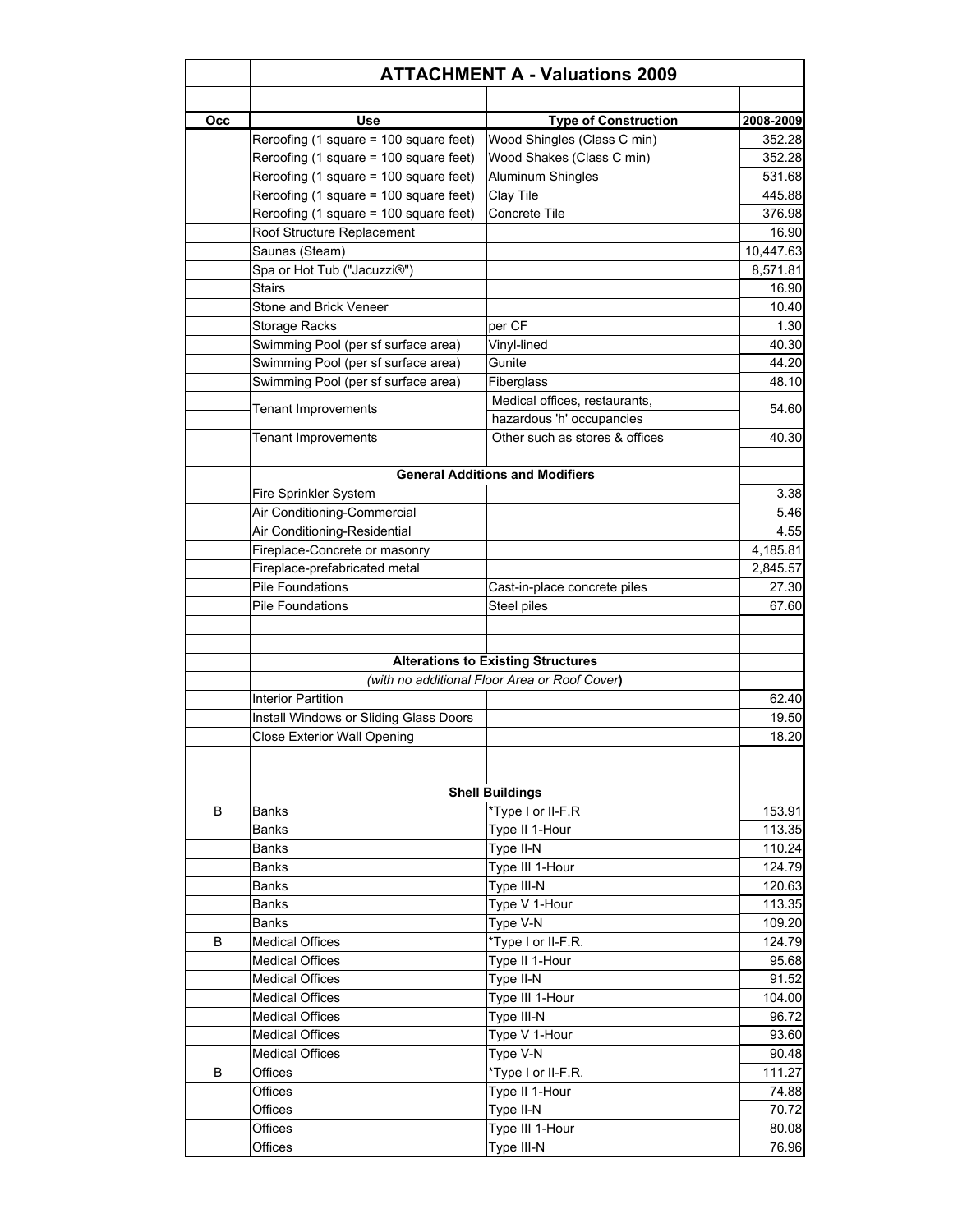|            | <b>ATTACHMENT A - Valuations 2009</b> |                             |           |  |  |
|------------|---------------------------------------|-----------------------------|-----------|--|--|
| <b>Occ</b> | Use                                   | <b>Type of Construction</b> | 2008-2009 |  |  |
|            | Offices                               | Type V 1-Hour               | 74.88     |  |  |
|            | Offices                               | Type V-N                    | 70.72     |  |  |
| $A-2$      | <b>Restaurants</b>                    | Type III 1-Hour             | 101.92    |  |  |
|            | <b>Restaurants</b>                    | Type III-N                  | 97.76     |  |  |
|            | <b>Restaurants</b>                    | Type V 1-Hour               | 92.56     |  |  |
|            | <b>Restaurants</b>                    | Type V-N                    | 89.44     |  |  |
| M          | Stores                                | *Type I or II-F.R.          | 85.28     |  |  |
|            | <b>Stores</b>                         | Type II 1-Hour              | 52.00     |  |  |
|            | <b>Stores</b>                         | Type II-N                   | 50.96     |  |  |
|            | <b>Stores</b>                         | Type III 1-Hour             | 63.44     |  |  |
|            | <b>Stores</b>                         | Type III-N                  | 60.32     |  |  |
|            | <b>Stores</b>                         | Type V 1-Hour               | 54.08     |  |  |
|            | <b>Stores</b>                         | Type V-N                    | 49.92     |  |  |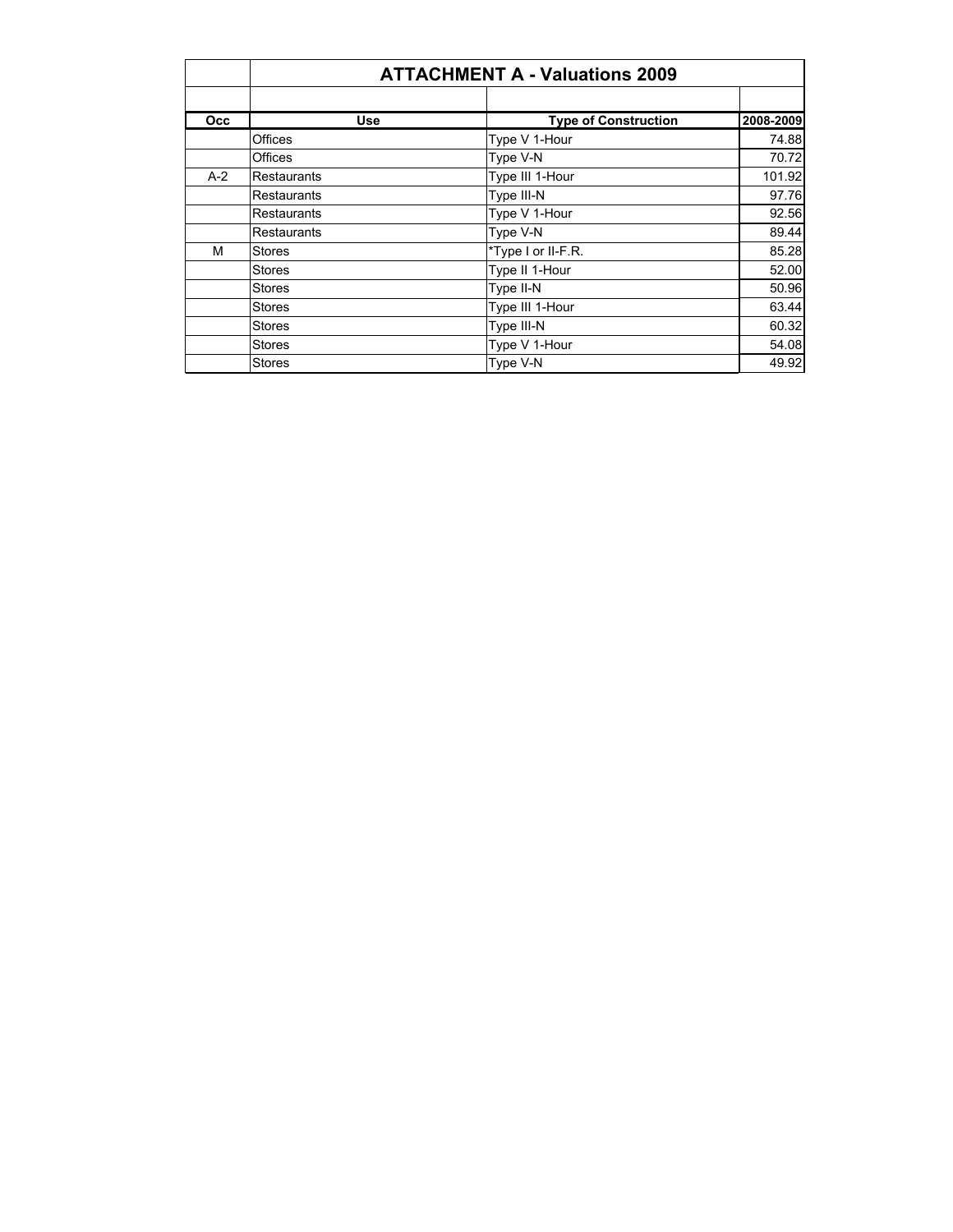## **ATTACHMENT "B" BUILDING PERMIT FEE SCHEDULE**

7

| Service                              |                                                                                                               |                                                                                                                 |  |  |  |  |
|--------------------------------------|---------------------------------------------------------------------------------------------------------------|-----------------------------------------------------------------------------------------------------------------|--|--|--|--|
| Code #                               | <b>TOTAL VALUATION *</b><br>\$1.00 to \$500.00                                                                | <b>BASE BUILDING PERMIT FEE *</b><br>\$28.00                                                                    |  |  |  |  |
|                                      |                                                                                                               | \$28.00 for the first \$500 plus \$3.59 for each additional                                                     |  |  |  |  |
|                                      | \$500.01 to \$2,000.00                                                                                        | \$100, or fraction thereof, to and including \$2,000.00                                                         |  |  |  |  |
|                                      |                                                                                                               | \$81.85 for the first \$2,000.00 plus \$16.50 for each                                                          |  |  |  |  |
|                                      |                                                                                                               | additional \$1,000.00, or fraction thereof, to and                                                              |  |  |  |  |
|                                      | \$2,000.01 to \$25,000.00                                                                                     | including \$25,000.00                                                                                           |  |  |  |  |
|                                      |                                                                                                               | \$461.35 for the first \$25,000.00 plus \$11.91 for each                                                        |  |  |  |  |
|                                      |                                                                                                               | additional \$1,000.00, or fraction thereof, to and                                                              |  |  |  |  |
|                                      | \$25,000.01 to \$50,000.00                                                                                    | including \$50,000.00                                                                                           |  |  |  |  |
| $S-210$                              |                                                                                                               | \$759.10 for the first \$50,000.00 plus \$8.25 for each                                                         |  |  |  |  |
|                                      |                                                                                                               | additional \$1,000.00, or fraction thereof, to and                                                              |  |  |  |  |
|                                      | \$50,000.01 to \$100,000.00                                                                                   | including \$100,000.00                                                                                          |  |  |  |  |
|                                      |                                                                                                               | \$1,171.60 for the first \$100,000.00 plus \$6.60 for each                                                      |  |  |  |  |
|                                      |                                                                                                               | additional \$1,000.00, or fraction therefor, to and                                                             |  |  |  |  |
|                                      | \$100,000.01 to \$500,000.00                                                                                  | including \$500,000.00                                                                                          |  |  |  |  |
|                                      |                                                                                                               | \$3,811.60 for the first \$500,000.00 plus \$5.60 for each                                                      |  |  |  |  |
|                                      |                                                                                                               | additional \$1,000.00, or fraction thereof, to and                                                              |  |  |  |  |
|                                      | \$500,000.01 to \$1,000,000.00                                                                                | including \$1,000,000.00                                                                                        |  |  |  |  |
|                                      |                                                                                                               | \$6,611.60 for the first \$1,000,000.00 plus \$3.71 for                                                         |  |  |  |  |
|                                      | $$1,000,000.01+$                                                                                              | each additional \$1,000.00, or fraction thereof                                                                 |  |  |  |  |
|                                      | Permit Issuance Fee                                                                                           | <b>ASSOCIATED FEES</b>                                                                                          |  |  |  |  |
| $S-212$<br>$\overline{\text{S-220}}$ | Individual Plumbing Permit                                                                                    | \$47.00<br>\$141.00                                                                                             |  |  |  |  |
| S-230                                | <b>Individual Electrical Permit</b>                                                                           | \$141.00                                                                                                        |  |  |  |  |
| S-240                                | Individual Mechanical Permit                                                                                  | \$141.00                                                                                                        |  |  |  |  |
| S-233                                | Water Heater Permit                                                                                           | \$71.00                                                                                                         |  |  |  |  |
|                                      |                                                                                                               |                                                                                                                 |  |  |  |  |
|                                      | In Combination with Building Permit                                                                           |                                                                                                                 |  |  |  |  |
| S-222                                | Plumbing Permit                                                                                               | 7% of Base Permit Fee                                                                                           |  |  |  |  |
| S-232                                | <b>Electrical Permit</b><br><b>Mechanical Permit</b>                                                          | 7% of Base Permit Fee<br>7% of Base Permit Fee                                                                  |  |  |  |  |
| $S-242$<br>S-250                     | <b>Energy Surcharge Fee</b>                                                                                   | 15% of Base Permit Fee                                                                                          |  |  |  |  |
| $S-252$                              | Disabled Access Surcharge Fee                                                                                 | 10% of Base Permit Fee                                                                                          |  |  |  |  |
|                                      |                                                                                                               | (Disabled Access fee applies to Commercial, Industrial, Assembly, Educational and Multi-Family type             |  |  |  |  |
|                                      |                                                                                                               | projects as required by State Building Code)                                                                    |  |  |  |  |
| S-255                                | Plan Check Fee                                                                                                | 85% of Building Permit Fee                                                                                      |  |  |  |  |
|                                      |                                                                                                               | (Residential sub-division or tract development projects may have production units that are duplicates of the    |  |  |  |  |
|                                      |                                                                                                               | model units reduced to 30% of the permit fee)                                                                   |  |  |  |  |
|                                      | <b>NOTES:</b>                                                                                                 |                                                                                                                 |  |  |  |  |
|                                      |                                                                                                               | A Building Permit shall include only a single issuance fee if the permit has a combination of activities (i.e.: |  |  |  |  |
|                                      | Building/Plumbing/Electrical/Mechanical.)                                                                     |                                                                                                                 |  |  |  |  |
|                                      |                                                                                                               |                                                                                                                 |  |  |  |  |
| S-260                                |                                                                                                               | Projects requiring plan revisions or having a new scope of work shall be charged a fee determined by using      |  |  |  |  |
|                                      | the current preferred hourly rate as established by EsGil Corporation.                                        |                                                                                                                 |  |  |  |  |
|                                      |                                                                                                               | Expedited processing is only available for unusual circumstances as deemed appropriate by City Staff.           |  |  |  |  |
| S-262                                | Charges for expedited services shall be determined by using an hourly rate of two times the current           |                                                                                                                 |  |  |  |  |
|                                      | preferred hourly rate as established by EsGil Corporation.                                                    |                                                                                                                 |  |  |  |  |
|                                      |                                                                                                               |                                                                                                                 |  |  |  |  |
| S-265                                |                                                                                                               | Projects requiring special inspections or additional re-inspections shall be charged a fee determined by        |  |  |  |  |
|                                      | using the current preferred hourly rate as established by EsGil Corporation.                                  |                                                                                                                 |  |  |  |  |
|                                      |                                                                                                               | Upon initial submittal to the City, permit fees based on valuations will be calculated using the valuations     |  |  |  |  |
|                                      |                                                                                                               | listed in Attachment A of the Fee Schedule. This will be the minimum fee charged for the permit. If upon a      |  |  |  |  |
|                                      | subsequent submittal, the valuation decreases, no refund based on the decreased valuation will be             |                                                                                                                 |  |  |  |  |
|                                      | provided to the applicant. If the valuation increases, additional permit fees will be calculated based on the |                                                                                                                 |  |  |  |  |
|                                      | difference between the valuation used to calculate the minimum fee and the increased valuation.               |                                                                                                                 |  |  |  |  |